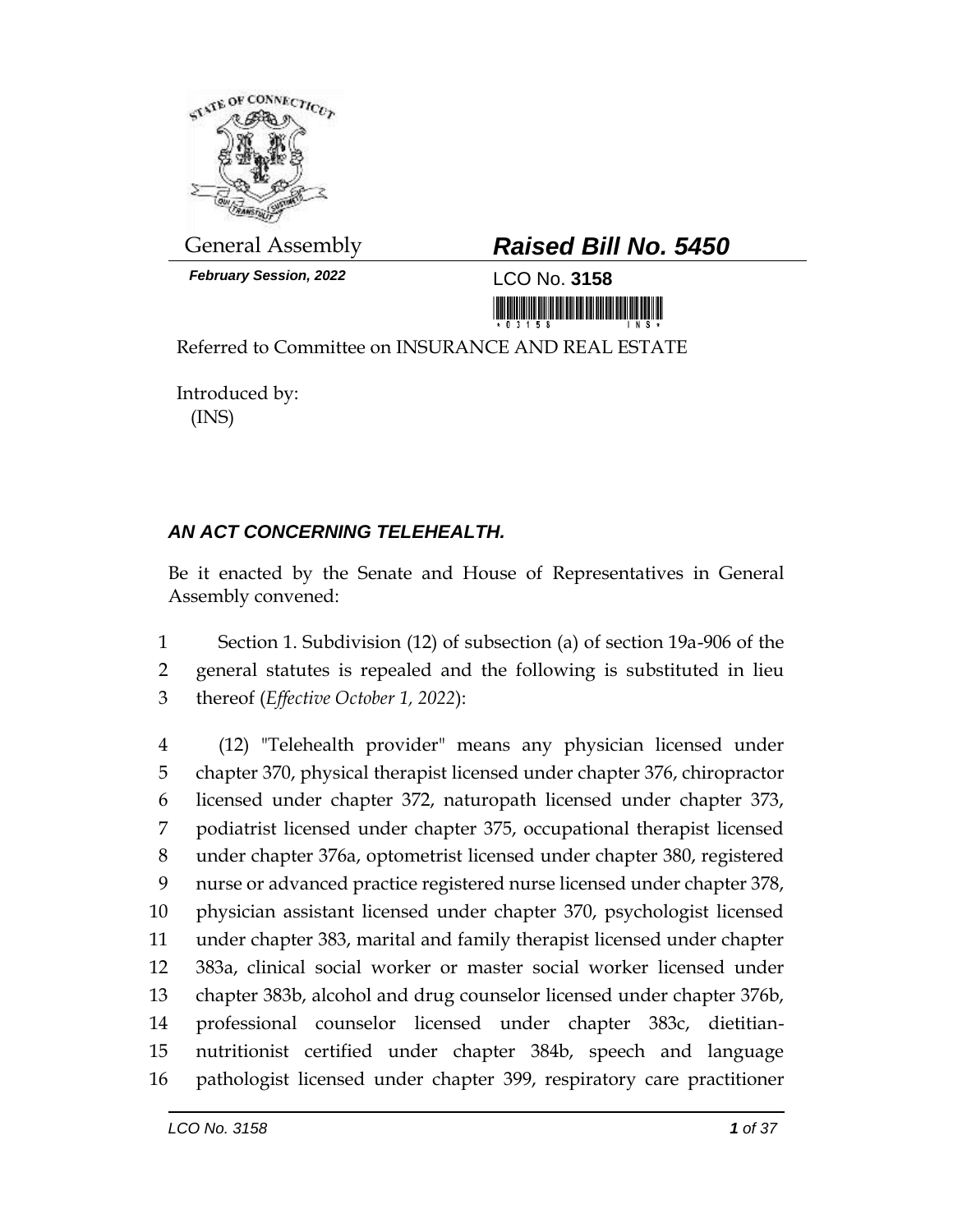licensed under chapter 381a, audiologist licensed under chapter 397a, pharmacist licensed under chapter 400j, **[**or**]** paramedic licensed 19 pursuant to chapter 384d or dental hygienist licensed under chapter 379a who is providing health care or other health services through the use of telehealth within such person's scope of practice and in accordance with the standard of care applicable to the profession.

 Sec. 2. Subsection (b) of section 38a-499a of the general statutes is repealed and the following is substituted in lieu thereof (*Effective October 1, 2022*):

 (b) (1) Each individual health insurance policy providing coverage of the type specified in subdivisions (1), (2), (4), (11) and (12) of section 38a- 469 of the general statutes delivered, issued for delivery, renewed, amended or continued in this state shall provide coverage for medical advice, diagnosis, care or treatment provided through telehealth, to the extent coverage is provided for such advice, diagnosis, care or treatment when provided through in-person consultation between the insured and a health care provider. Such coverage shall be subject to the same terms and conditions applicable to all other benefits under such policy.

 (2) The coverage requirements set forth in subdivision (1) of this subsection shall apply to residents of the state who temporarily reside 37 outside of the state.

 Sec. 3. Subsection (b) of section 38a-526a of the general statutes is repealed and the following is substituted in lieu thereof (*Effective October 1, 2022*):

41 (b) (1) Each group health insurance policy providing coverage of the type specified in subdivisions (1), (2), (4), (11) and (12) of section 38a-469 of the general statutes delivered, issued for delivery, renewed, amended or continued in this state shall provide coverage for medical advice, diagnosis, care or treatment provided through telehealth, to the extent coverage is provided for such advice, diagnosis, care or treatment when provided through in-person consultation between the insured and a health care provider. Such coverage shall be subject to the same terms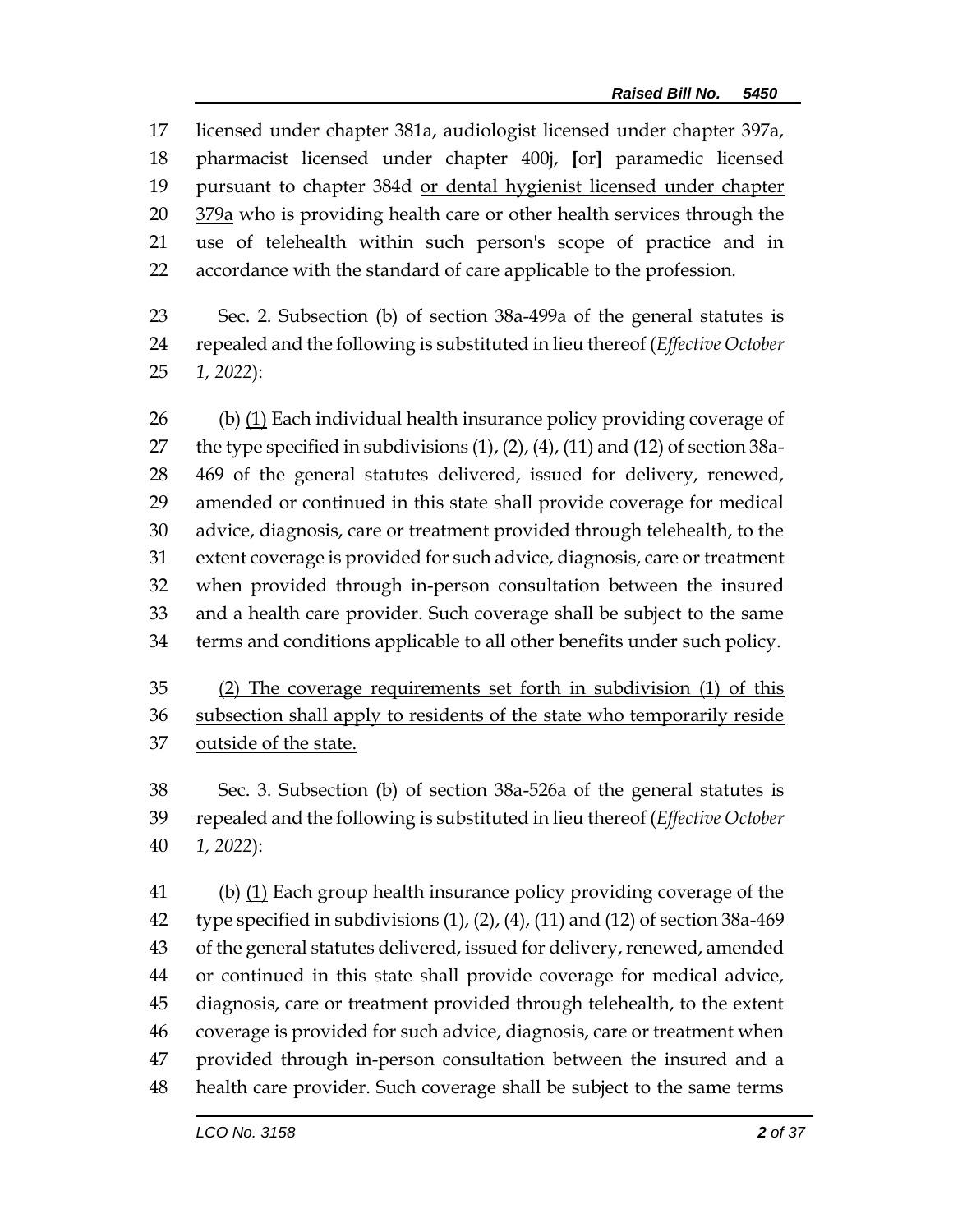and conditions applicable to all other benefits under such policy.

 (2) The coverage requirements set forth in subdivision (1) of this subsection shall apply to residents of the state who temporarily reside outside of the state.

 Sec. 4. (NEW) (*Effective October 1, 2022*) The Psychology Interjurisdictional Compact is hereby enacted into law and entered into by the state of Connecticut with any and all states legally joining therein in accordance with its terms. The compact is substantially as follows:

"PSYCHOLOGY INTERJURISDICTIONAL COMPACT

# ARTICLE I

### PURPOSE

 Whereas, states license psychologists in order to protect the public through verification of education, training and experience and ensure accountability for professional practice; and

 Whereas, the compact is intended to regulate the day-to-day practice of telepsychology, including, but not limited to, the provision of psychological services using telecommunication technologies, by psychologists across state boundaries in the performance of their psychological practice as assigned by an appropriate authority; and

 Whereas, the compact is intended to regulate the temporary in- person, face-to-face practice of psychology by psychologists across state boundaries for thirty days within a calendar year in the performance of their psychological practice as assigned by an appropriate authority; and

 Whereas, the compact is intended to authorize state psychology regulatory authorities to afford legal recognition, in a manner consistent with the terms of the compact, to psychologists licensed in another state; and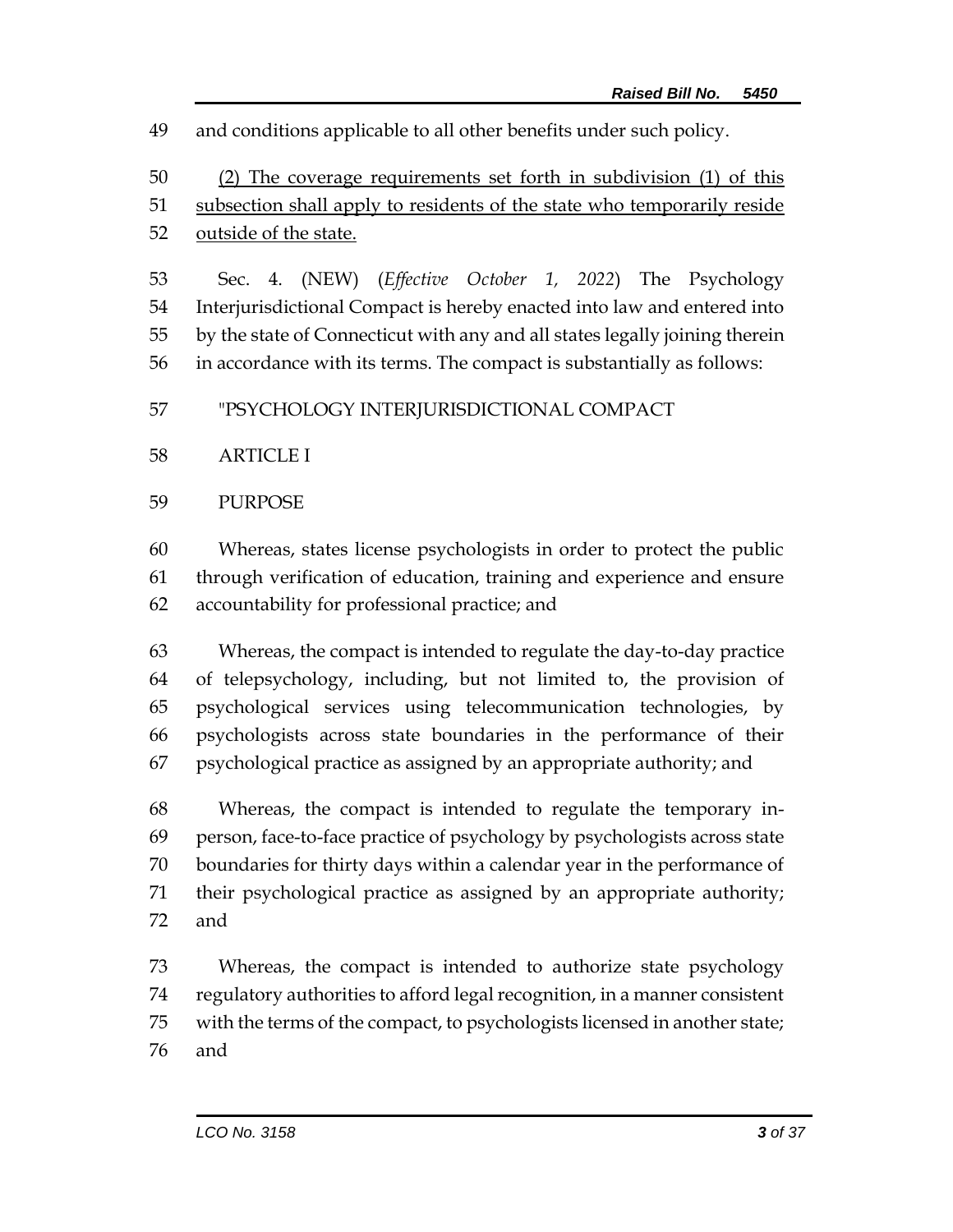Whereas, the compact recognizes that states have a vested interest in protecting the public's health and safety through their licensing and regulation of psychologists and that such state licensing and regulation will best protect public health and safety; and

 Whereas, the compact shall not apply when a psychologist is licensed in both the home and receiving states; and

 Whereas, the compact shall not apply to permanent in-person, face- to-face practice, it shall allow for authorization of temporary psychological practice.

 Consistent with such principles, the compact is designed to achieve the following purposes and objectives:

 (1) Increase public access to professional psychological services by allowing for telepsychological practice across state lines and temporary in-person, face-to-face services in a state which the psychologist is not licensed to practice psychology;

 (2) Enhance the states' ability to protect the public's health and safety, especially client or patient safety;

 (3) Encourage the cooperation of compact states in the areas of psychology licensure and regulation;

 (4) Facilitate the exchange of information between compact states regarding licensure, adverse actions and disciplinary history of psychologists;

 (5) Promote compliance with the laws governing psychological practice in each compact state; and

 (6) Invest all compact states with the authority to hold licensed psychologists accountable through the mutual recognition of compact state licenses.

ARTICLE II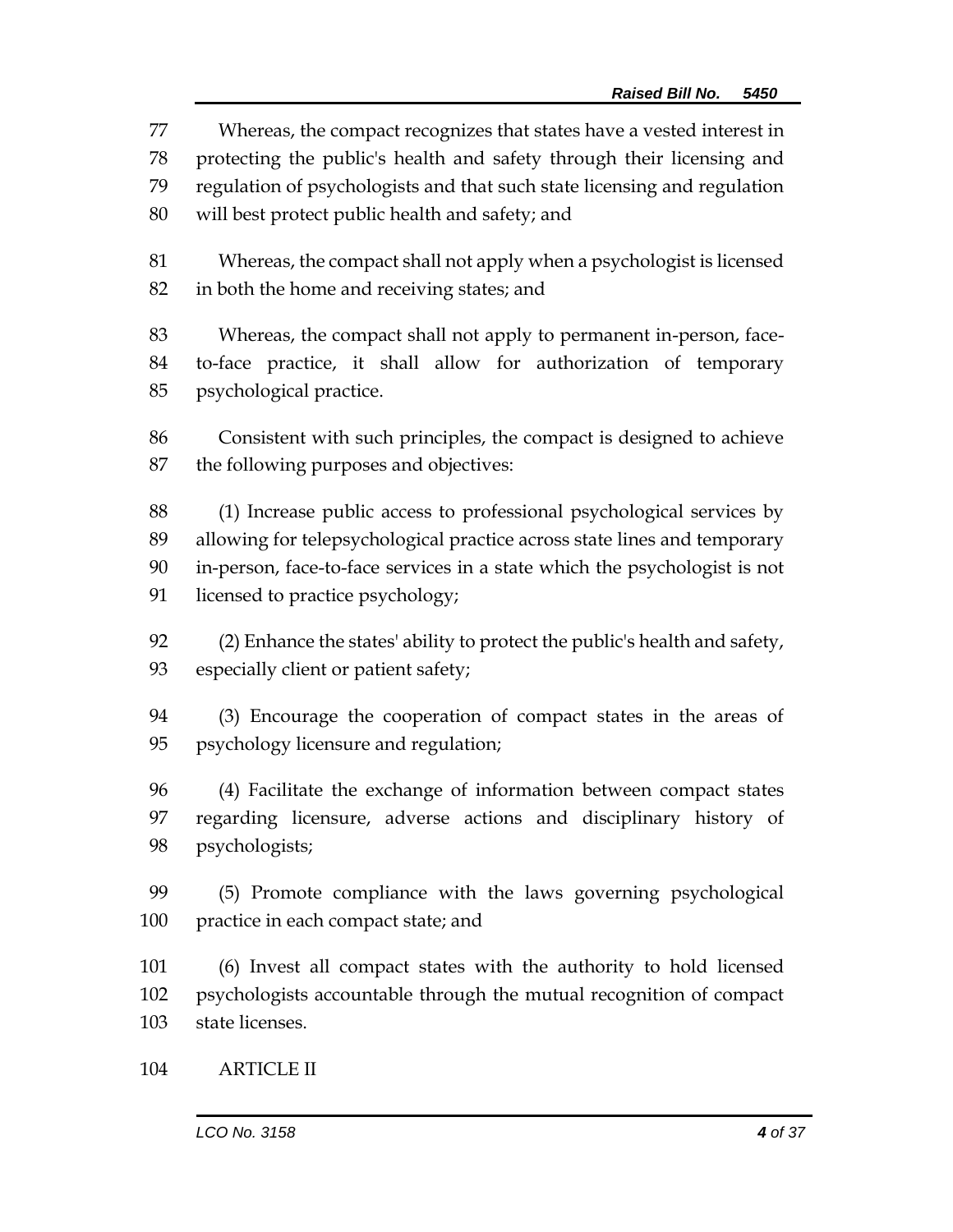# DEFINITIONS

 (1) "Adverse action" means any action taken by a state psychology regulatory authority that finds a violation of a statute or regulation that is identified by the state psychology regulatory authority as discipline and is a matter of public record.

 (2) "Association of State and Provincial Psychology Boards" means the recognized membership organization composed of state and provincial psychology regulatory authorities responsible for the licensure and registration of psychologists throughout the United States and Canada.

 (3) "Authority to practice interjurisdictional telepsychology" means a licensed psychologist's authority to practice telepsychology, within the limits authorized under the compact, in another compact state.

 (4) "Bylaws" means the bylaws established by the Psychology Interjurisdictional Compact Commission pursuant to Article X of the compact for the governance of said commission, or for directing and controlling the actions and conduct of said commission.

 (5) "Client or patient" means the recipient of psychological services, whether psychological services are delivered in the context of healthcare, corporate, supervision or consulting services.

 (6) "Commissioner" means the voting representative appointed by each state psychology regulatory authority pursuant to Article X of the compact.

(7) "Compact" means the Psychology Interjurisdictional Compact.

 (8) "Compact state" means a state, the District of Columbia or United States territory that has enacted the compact and that has not withdrawn pursuant to subsection (c) of Article XIII of the compact, or been terminated pursuant to subsection (b) of Article XII of the compact.

(9) "Coordinated licensure information system" or "coordinated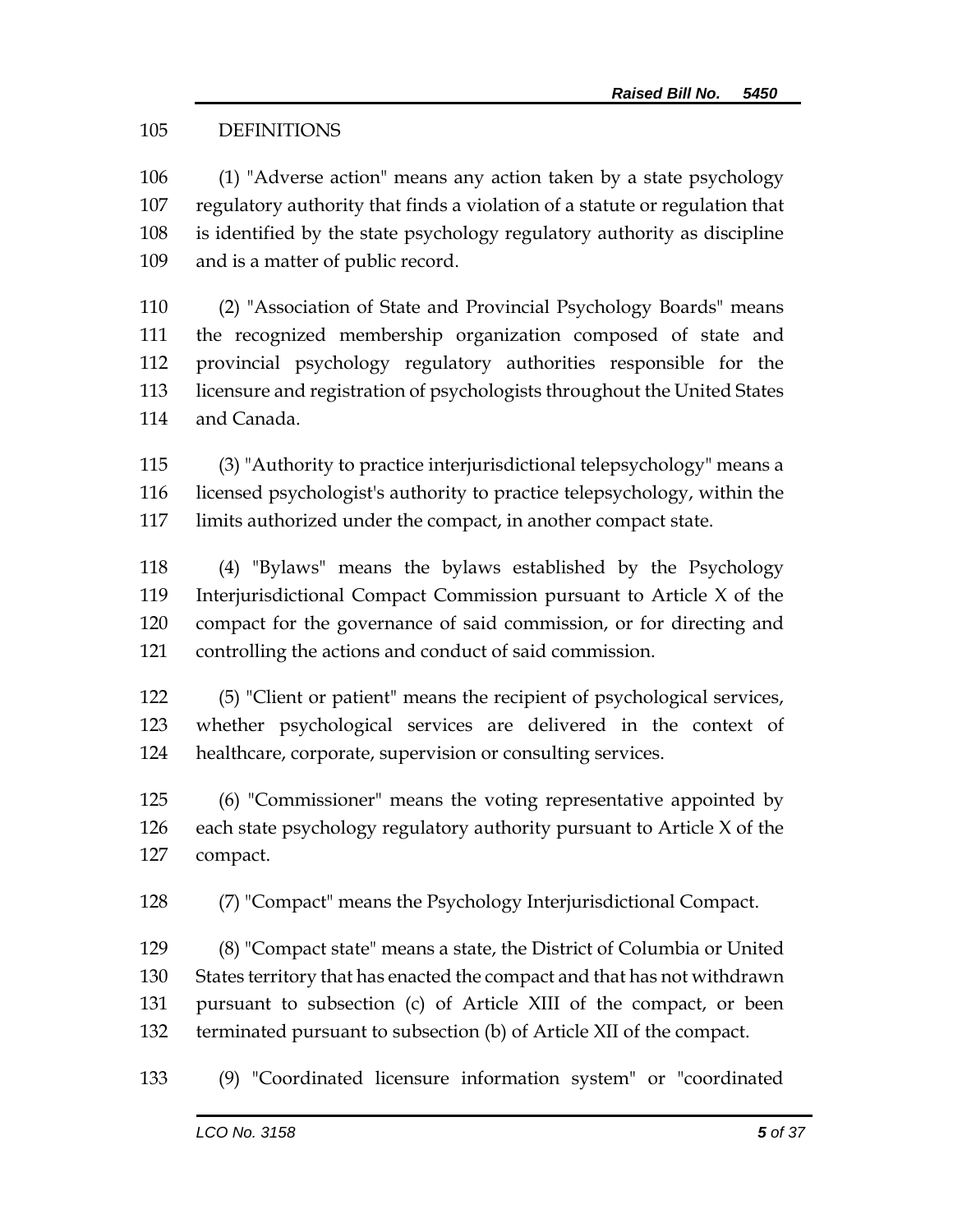database" means an integrated process for collecting, storing and sharing information on psychologists' licensure and enforcement activities related to psychology licensure laws, that is administered by the recognized membership organization composed of state and provincial psychology regulatory authorities.

 (10) "Confidentiality" means the principle that data or information is not made available or disclosed to unauthorized persons or processes.

 (11) "Day" means any part of a day in which psychological work is performed.

 (12) "Distant state" means the compact state where a psychologist is physically present, not through the use of telecommunications technologies, to provide temporary in-person, face-to-face psychological services.

 (13) "E.Passport" means the Interjurisdictional Practice Certificate issued by the Association of State and Provincial Psychology Boards that promotes the standardization in the criteria of interjurisdictional telepsychology practice and facilitates the process for licensed psychologists to provide telepsychological services across state lines.

 (14) "Executive board" means a group of directors elected or appointed to act on behalf of, and within the powers granted to them by, the commission.

 (15) "Home state" means a compact state where a psychologist is licensed to practice psychology, provided (A) if the psychologist is licensed in more than one compact state and is practicing under the temporary authorization to practice, the home state is the compact state where the psychologist is physically present when delivering telepsychological services, and (B) if the psychologist is licensed in more than one compact state and is practicing under the temporary authorization to practice, the home state is any compact state where the psychologist is licensed.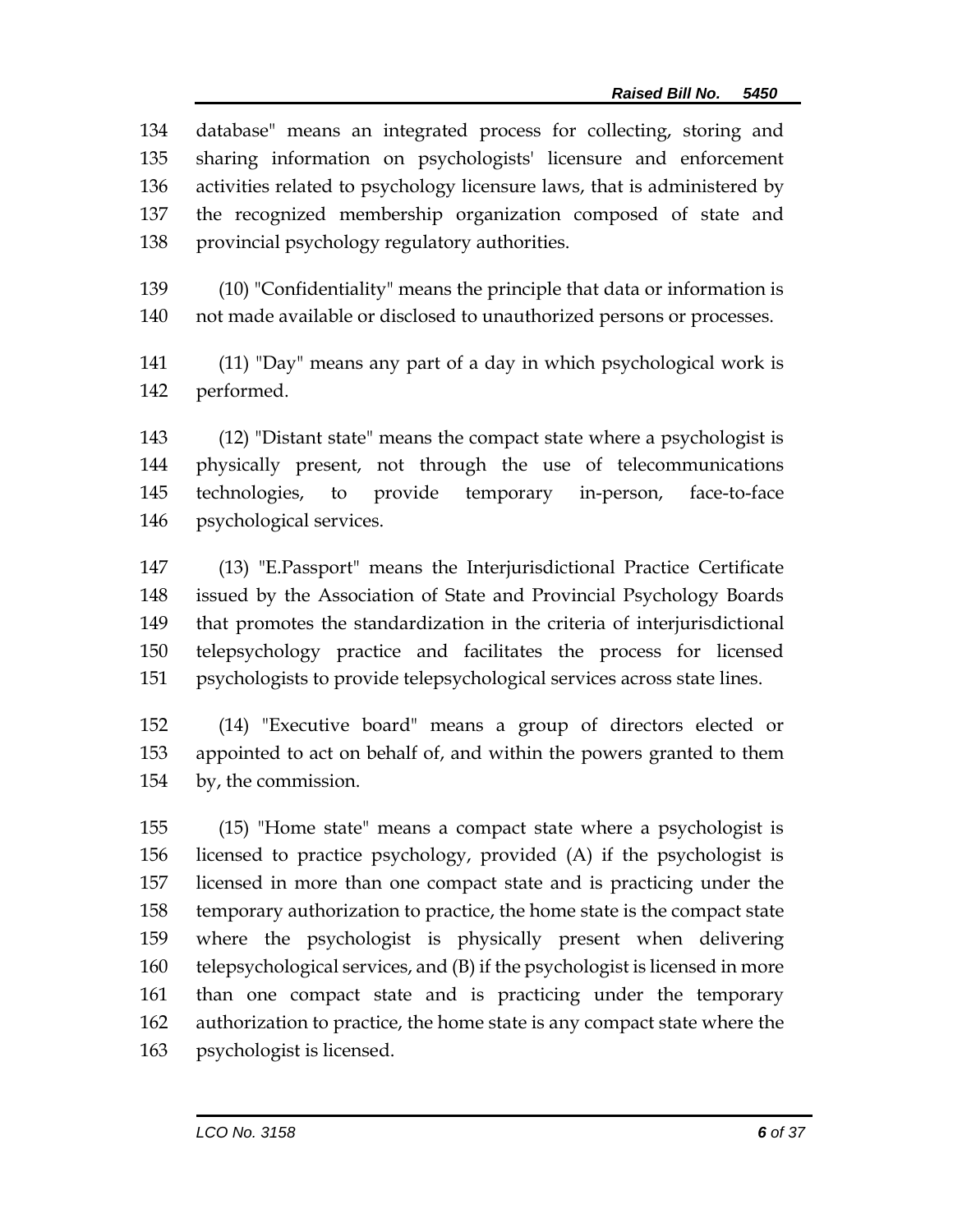(16) "Identity history summary" means a summary of information retained by the Federal Bureau of Investigation, or said bureau's designee with similar authority, in connection with arrests and, in some instances, federal employment, naturalization, or military service.

 (17) "In-person, face-to-face" (A) means interactions in which the psychologist and the client or patient are in the same physical space, and (B) does not include interactions that may occur through the use of telecommunication technologies.

 (18) "IPC" means the Interjurisdictional Practice Certificate issued by the Association of State and Provincial Psychology Boards that grants temporary authority to practice based on notification to the state psychology regulatory authority of intention to practice temporarily, and verification of one's qualifications for such practice.

 (19) "License" means authorization by a state psychology regulatory authority to engage in the independent practice of psychology, which practice would be unlawful without the authorization.

(20) "Noncompact state" means any state that is not a compact state.

 (21) "Psychologist" means an individual licensed for the independent practice of psychology.

 (22) "Psychology Interjurisdictional Compact Commission" or "commission" means the national administration of which all compact states are members.

 (23) "Receiving state" means a compact state where the client or patient is physically located when the telepsychological services are delivered.

 (24) "Rule" means a written statement by the Psychology Interjurisdictional Compact Commission promulgated pursuant to Article XI of the compact that is of general applicability, implements, interprets or prescribes a policy or provision of the compact, or an organizational, procedural or practice requirement of the commission,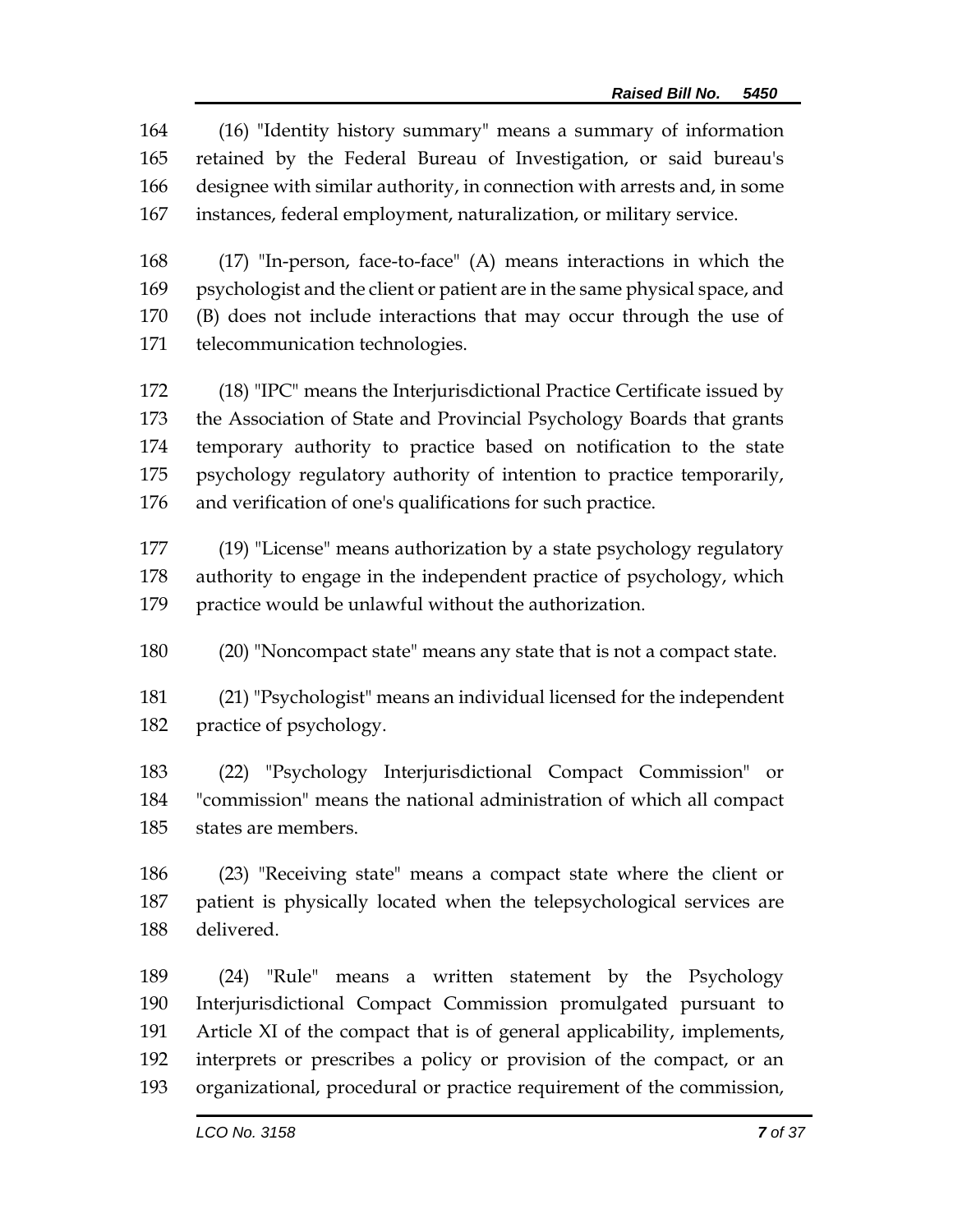and has the force and effect of statutory law in a compact state, including, but not limited to, the amendment, repeal or suspension of an existing rule.

(25) "Significant investigatory information" means:

 (A) Investigative information that a state psychology regulatory authority, after a preliminary inquiry that includes notification and an opportunity to respond if required by state law, has reason to believe, if proven true, would indicate more than a violation of state statute or ethics code that would be considered more substantial than minor infraction; or

 (B) Investigative information that indicates that the psychologist represents an immediate threat to public health and safety regardless of whether the psychologist has been notified or had an opportunity to respond.

 (26) "State" means a state, commonwealth, territory or possession of 209 the United States, or the District of Columbia.

 (27) "State psychology regulatory authority" means the board, office or other agency with the legislative mandate to license and regulate the practice of psychology.

 (28) "Telepsychology" means the provision of psychological services using telecommunication technologies.

 (29) "Temporary authorization to practice" means a licensed psychologist's authority to conduct temporary in-person, face-to-face practice, within the limits authorized under the compact, in another compact state.

 (30) "Temporary in-person, face-to-face practice" means the practice of psychology by a psychologist who is physically present, not through the use of telecommunications technologies, in the distant state for not more than thirty days in a calendar year and based on notification to the distant state.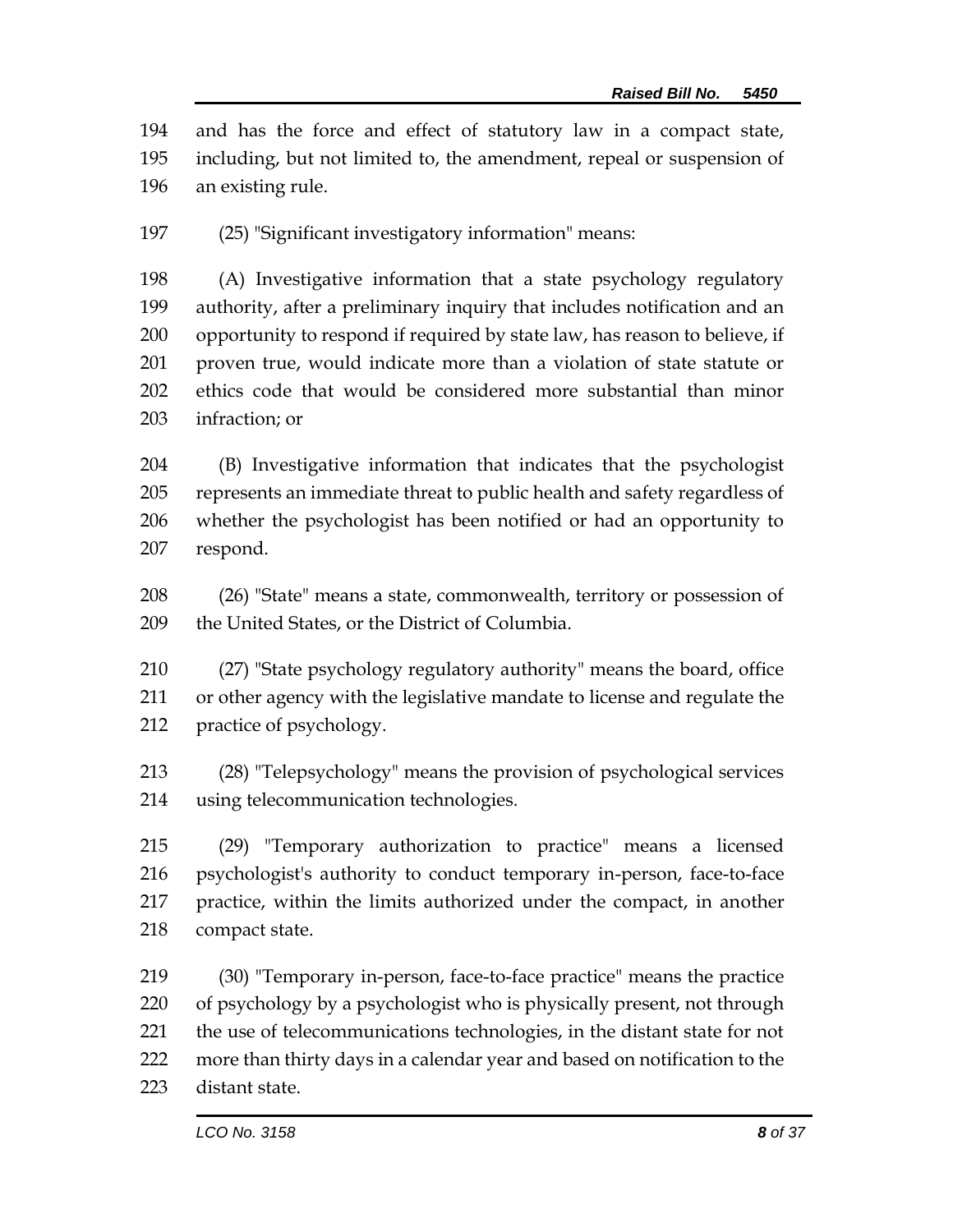# ARTICLE III HOME STATE LICENSURE

 (a) The home state shall be a compact state where a psychologist is licensed to practice psychology.

 (b) A psychologist may hold one or more compact state licenses at a time. If the psychologist is licensed in more than one compact state, the home state is the compact state where the psychologist is physically present when the services are delivered as authorized by the authority to practice interjurisdictional telepsychology under the terms of the compact.

 (c) Any compact state may require a psychologist not previously licensed in a compact state to obtain and retain a license to be authorized to practice in the compact state under circumstances not authorized by the authority to practice interjurisdictional telepsychology under the terms of the compact.

 (d) Any compact state may require a psychologist to obtain and retain a license to be authorized to practice in a compact state under circumstances not authorized by a temporary authorization to practice under the terms of the compact.

 (e) A home state's license authorizes a psychologist to practice in a receiving state under the authority to practice interjurisdictional telepsychology only if the compact state:

(1) Currently requires the psychologist to hold an active E.Passport;

 (2) Has a mechanism in place for receiving and investigating complaints about licensed individuals;

 (3) Notifies the commission, in compliance with the terms of the compact, of any adverse action or significant investigatory information regarding a licensed individual;

 (4) Requires an identity history summary of all applicants at initial licensure, including, but not limited to, the use of the results of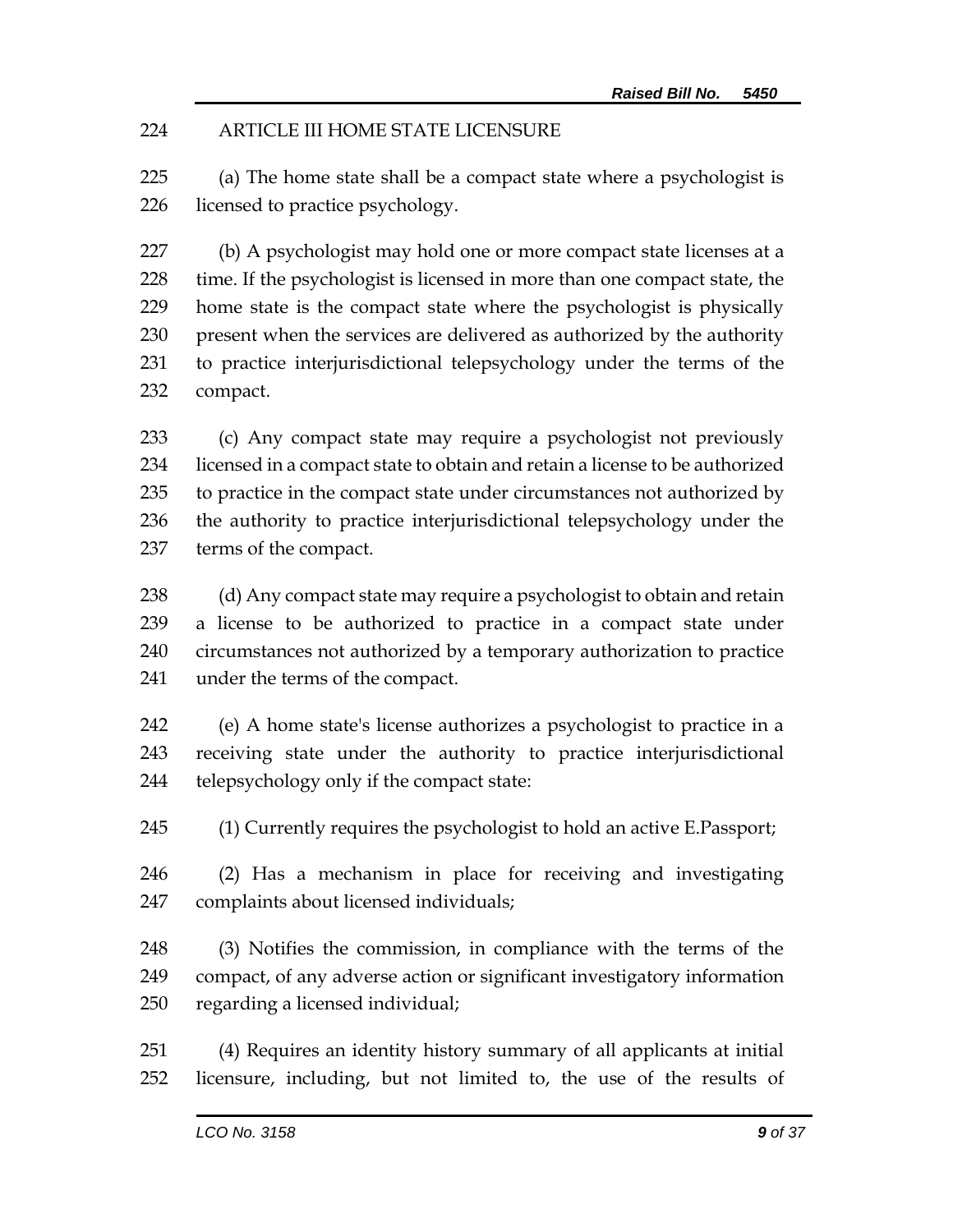| 253 | fingerprints or other biometric data checks compliant with the             |  |  |
|-----|----------------------------------------------------------------------------|--|--|
| 254 | requirements of the Federal Bureau of Investigation, or said bureau's      |  |  |
| 255 | designee with similar authority, not later than ten years after activation |  |  |
| 256 | of the compact; and                                                        |  |  |
| 257 | (5) Complies with the bylaws and rules of the commission.                  |  |  |
| 258 | (f) A home state's license grants a temporary authorization to practice    |  |  |
| 259 | to a psychologist in a distant state only if the compact state:            |  |  |
| 260 | $(1)$ Currently requires the psychologist to hold an active IPC;           |  |  |
| 261 | (2) Has a mechanism in place for receiving and investigating               |  |  |
| 262 | complaints about licensed individuals;                                     |  |  |
| 263 | (3) Notifies the commission, in compliance with the terms of the           |  |  |
| 264 | compact, of any adverse action or significant investigatory information    |  |  |
| 265 | regarding a licensed individual;                                           |  |  |
| 266 | (4) Requires an identity history summary of all applicants at initial      |  |  |
| 267 | licensure, including, but not limited to, the use of the results of        |  |  |

 fingerprints or other biometric data checks compliant with the requirements of the Federal Bureau of Investigation, or said bureau's designee with similar authority, not later than ten years after activation of the compact; and

(5) Complies with the bylaws and rules of the commission.

ARTICLE IV

# COMPACT PRIVILEGE TO PRACTICE TELEPSYCHOLOGY

 (a) Compact states shall recognize the right of a psychologist, licensed in a compact state in conformance with Article III of the compact, to practice telepsychology in receiving states in which the psychologist is not licensed, under the authority to practice interjurisdictional telepsychology as provided in the compact.

(b) To exercise the authority to practice interjurisdictional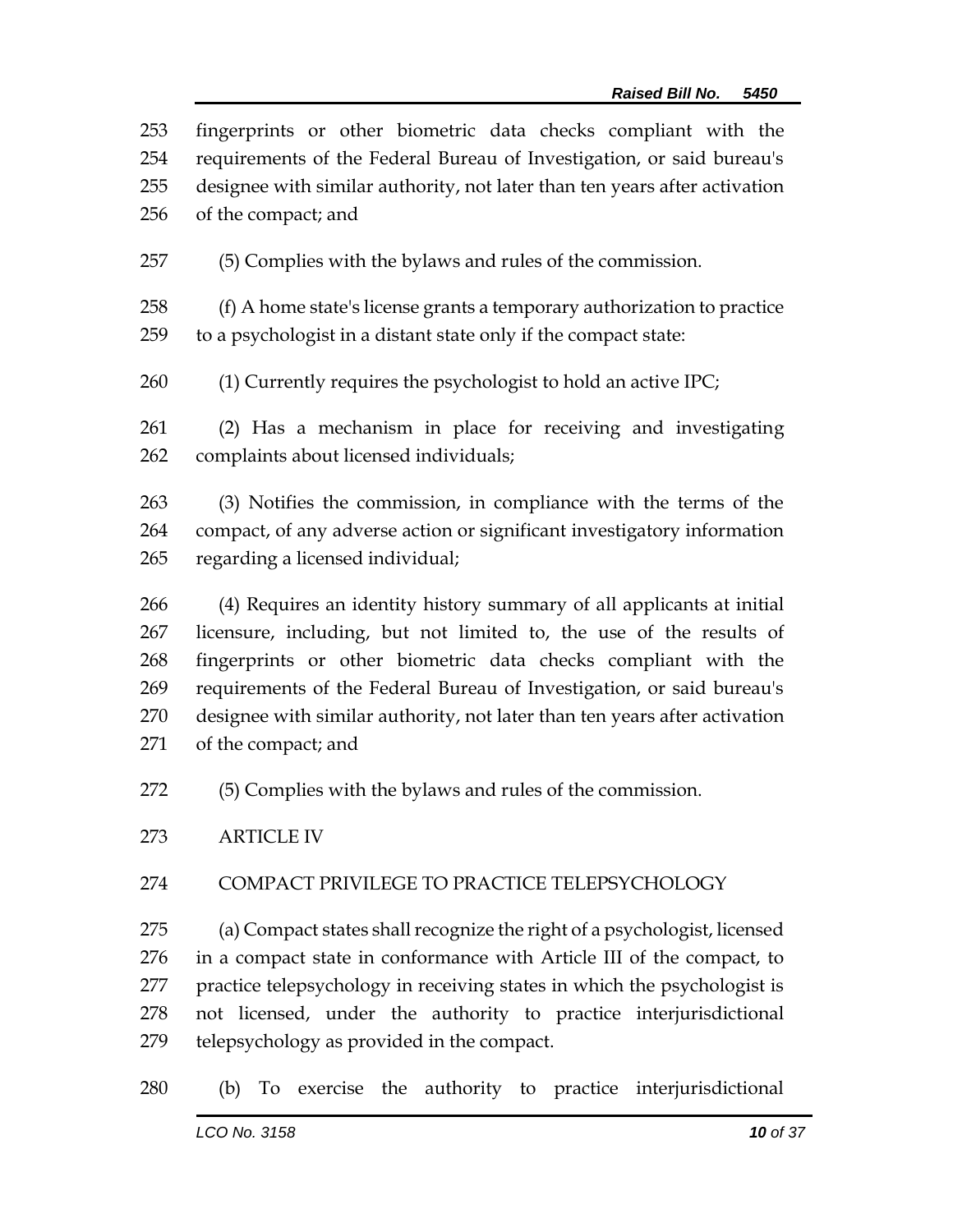telepsychology under the terms and provisions of the compact, a psychologist licensed to practice in a compact state shall:

 (1) Hold a graduate degree in psychology from an institution of higher education that was, at the time the degree was awarded:

 (A) Regionally accredited by an accrediting body recognized by the United States Department of Education to grant graduate degrees, or authorized by provincial statute or royal charter to grant doctoral degrees; or

 (B) A foreign college or university deemed to be equivalent to an institution of higher education described in subparagraph (A) of this subdivision by a foreign credential evaluation service that is a member of the National Association of Credential Evaluation Services or by a recognized foreign credential evaluation service; and

 (2) Hold a graduate degree in psychology from a psychology program that meets the following criteria:

 (A) The program, wherever it may be administratively housed, shall be clearly identified and labeled as a psychology program. Such program shall specify in pertinent institutional catalogues and brochures its intent to educate and train professional psychologists;

 (B) The psychology program shall stand as a recognizable, coherent, organizational entity within the institution;

 (C) There shall be a clear authority and primary responsibility for the core and specialty areas whether or not the program cuts across administrative lines;

 (D) The program shall consist of an integrated, organized sequence of study;

 (E) There shall be an identifiable psychology faculty sufficient in size and breadth to carry out its responsibilities;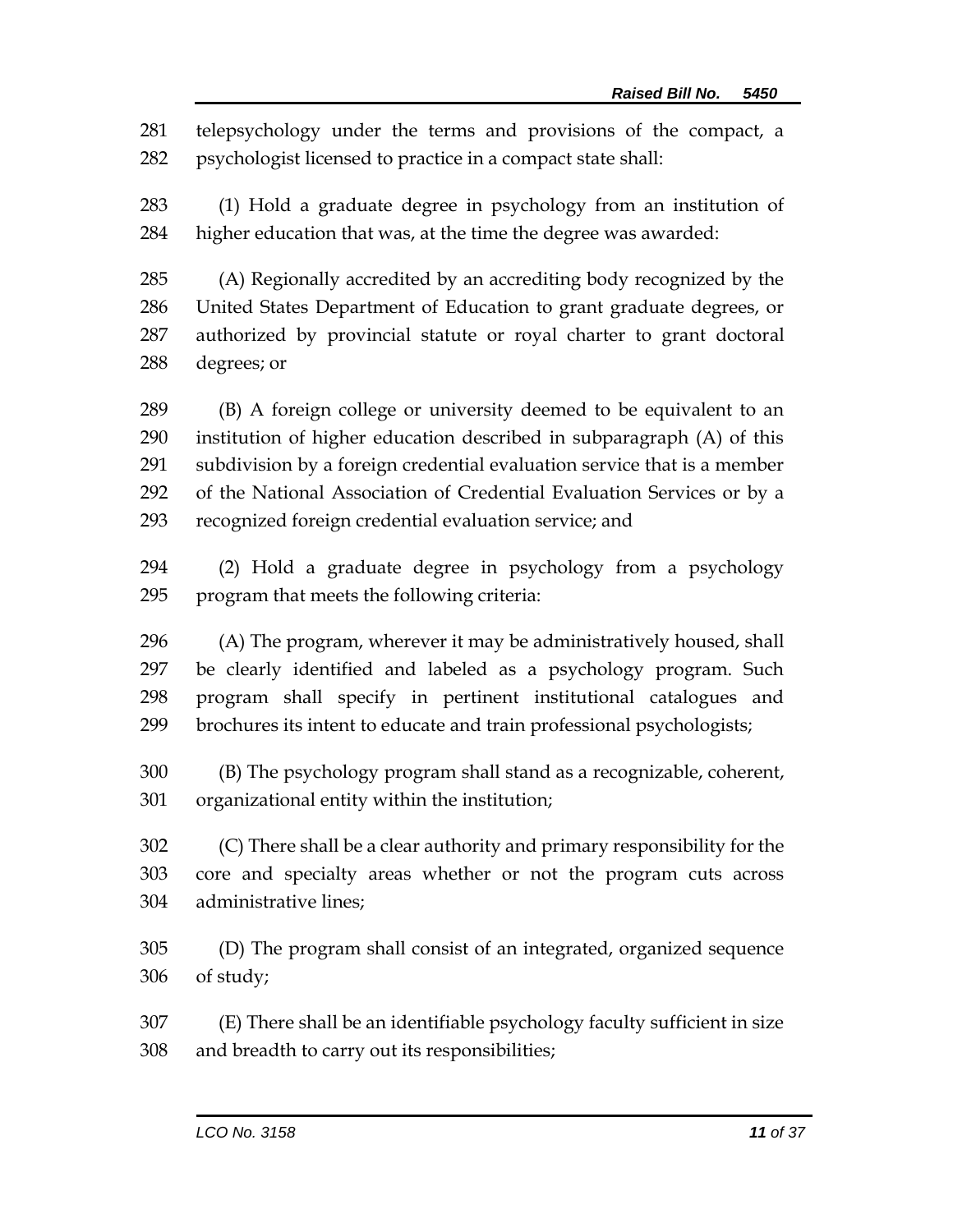(F) The designated director of the program shall be a psychologist and a member of the core faculty; (G) The program shall have an identifiable body of students who are matriculated in such program for a degree; (H) The program shall include supervised practicum, internship or field training appropriate to the practice of psychology; (I) The curriculum shall encompass a minimum of three academic years of full-time graduate study for a doctoral degree and a minimum of one academic year of full-time graduate study for a master's degree; and (J) The program shall include an acceptable residency, as defined by the rules of the commission. (3) Possess a current, full and unrestricted license to practice psychology in a home state that is a compact state; (4) Have no history of adverse action that violates the rules of the commission; (5) Have no criminal record history reported on an identity history summary that violates the rules of the commission; (6) Possess a current, active E.Passport; (7) Provide (A) attestations regarding areas of intended practice, conformity with standards of practice, competence in telepsychology technology, criminal background and knowledge and adherence to legal requirements in the home and receiving states, and (B) a release of information to allow for primary source verification in a manner specified by the commission; and (8) Meet other criteria as defined by the rules of the commission. (c) The home state maintains authority over the license of any psychologist practicing in a receiving state under the authority to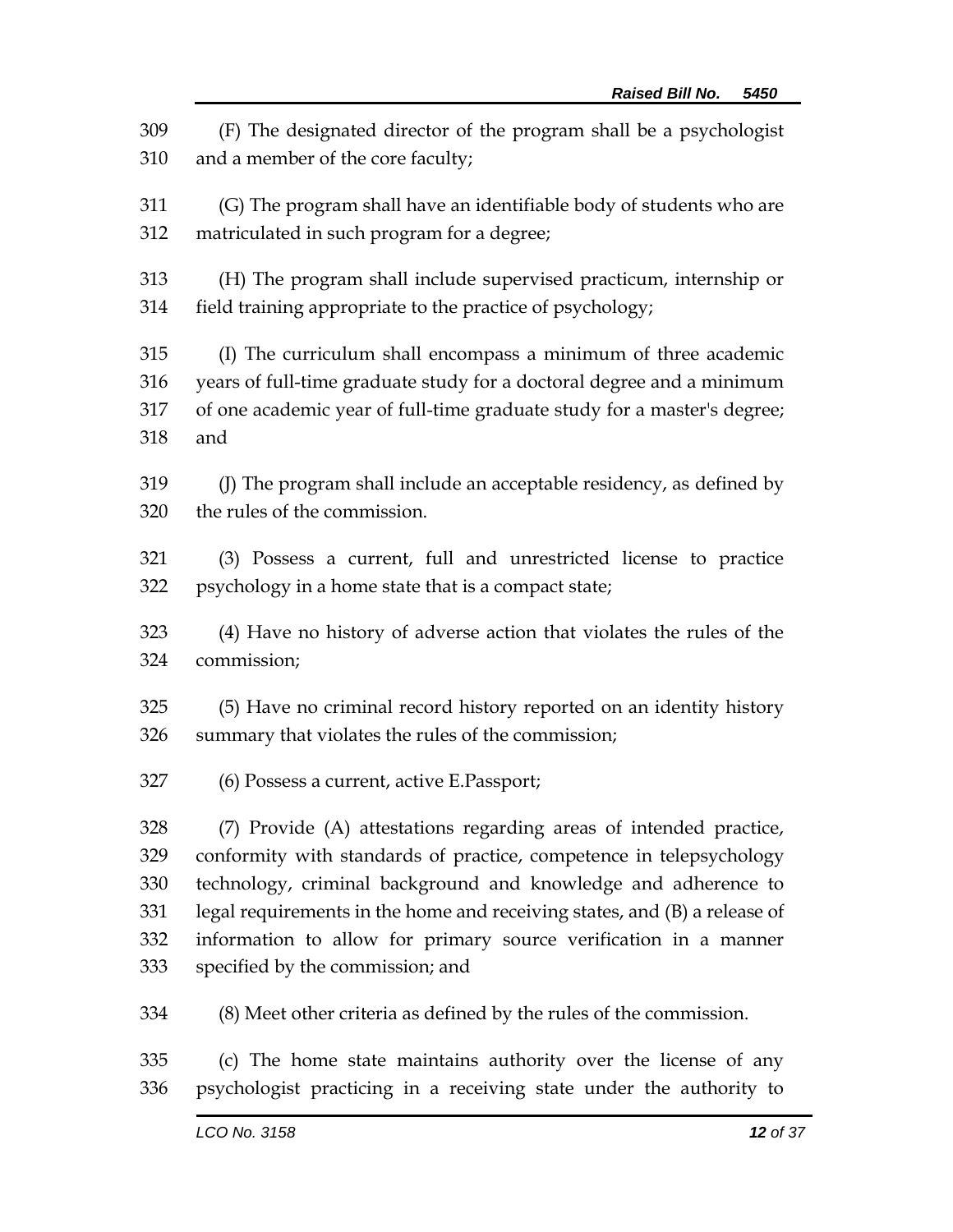practice interjurisdictional telepsychology.

 (d) A psychologist practicing in a receiving state under the authority to practice interjurisdictional telepsychology shall be subject to the receiving state's scope of practice. A receiving state may, in accordance with such state's due process law, limit or revoke a psychologist's authority to practice interjurisdictional telepsychology in the receiving state and may take any other necessary actions under the receiving state's applicable law to protect the health and safety of the receiving state's citizens. If a receiving state takes action, the state shall promptly notify the home state and the commission.

 (e) If a psychologist's license in any home state, another compact state or any authority to practice interjurisdictional telepsychology in any receiving state, is restricted, suspended or otherwise limited, the E.Passport shall be revoked and the psychologist shall not be eligible to practice telepsychology in a compact state under the authority to practice interjurisdictional telepsychology.

# ARTICLE V

# COMPACT TEMPORARY AUTHORIZATION TO PRACTICE

 (a) Compact states shall recognize the right of a psychologist, licensed in a compact state in conformance with Article III of the compact, to practice temporarily in other compact states in which the psychologist is not licensed, as provided in the compact.

 (b) To exercise the temporary authorization to practice under the terms and provisions of the compact, a psychologist licensed to practice in a compact state shall:

 (1) Hold a graduate degree in psychology from an institution of higher education that was, at the time the degree was awarded:

 (A) Regionally accredited by an accrediting body recognized by the United States Department of Education to grant graduate degrees, or authorized by provincial statute or royal charter to grant doctoral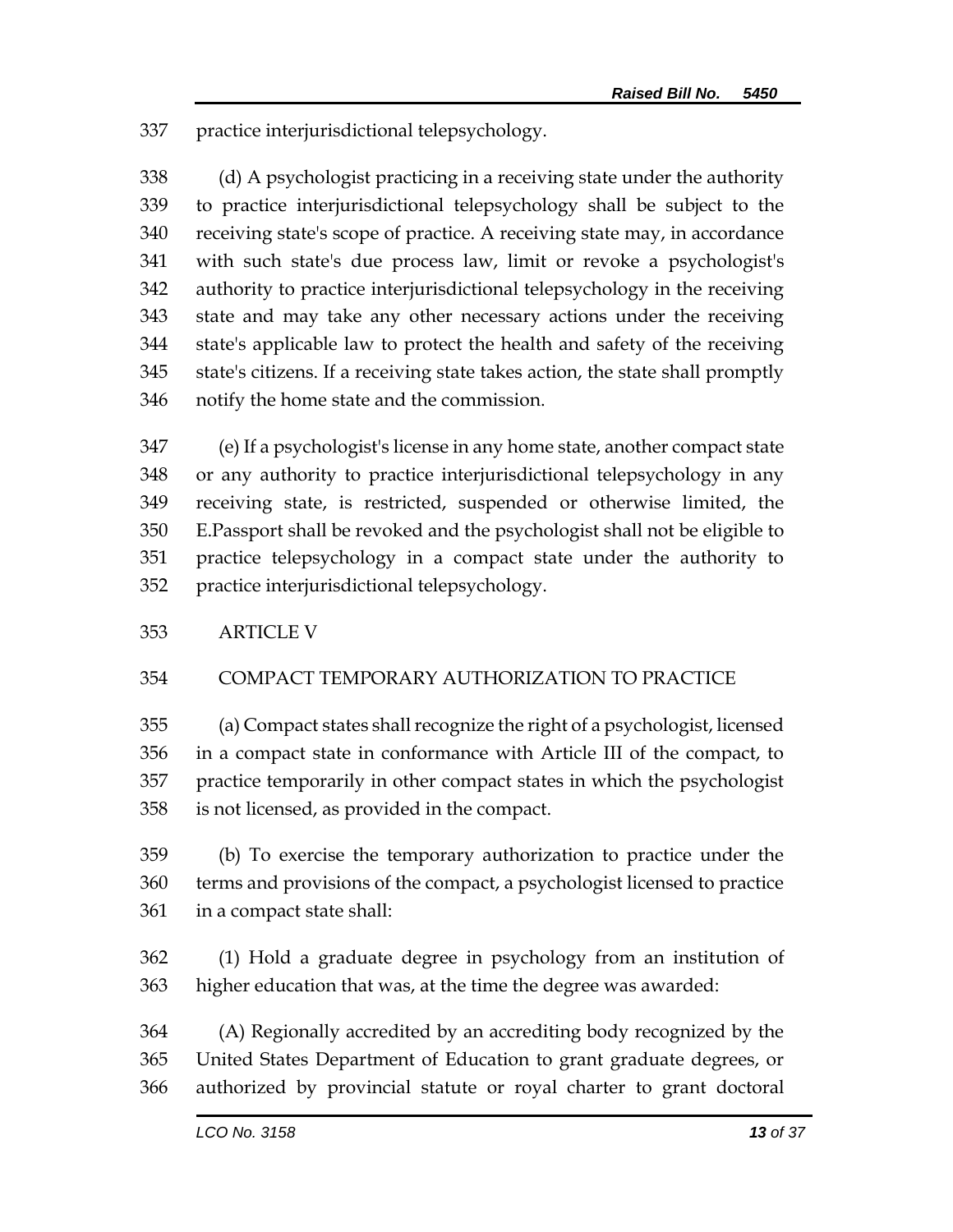degrees; or

 (B) A foreign college or university deemed to be equivalent to an institution of higher education described in subparagraph (A) of this subdivision by a foreign credential evaluation service that is a member of the National Association of Credential Evaluation Services or by a recognized foreign credential evaluation service; and

 (2) Hold a graduate degree in psychology that meets the following criteria:

 (A) The program, wherever it may be administratively housed, shall be clearly identified and labeled as a psychology program. Such program shall specify in pertinent institutional catalogues and brochures its intent to educate and train professional psychologists;

 (B) The psychology program shall stand as a recognizable, coherent, organizational entity within the institution;

 (C) There shall be a clear authority and primary responsibility for the core and specialty areas whether or not the program cuts across administrative lines;

 (D) The program shall consist of an integrated, organized sequence of study;

 (E) There shall be an identifiable psychology faculty sufficient in size and breadth to carry out its responsibilities;

 (F) The designated director of the program shall be a psychologist and a member of the core faculty;

- (G) The program shall have an identifiable body of students who are matriculated in such program for a degree;
- (H) The program shall include supervised practicum, internship or field training appropriate to the practice of psychology;
- (I) The curriculum shall encompass a minimum of three academic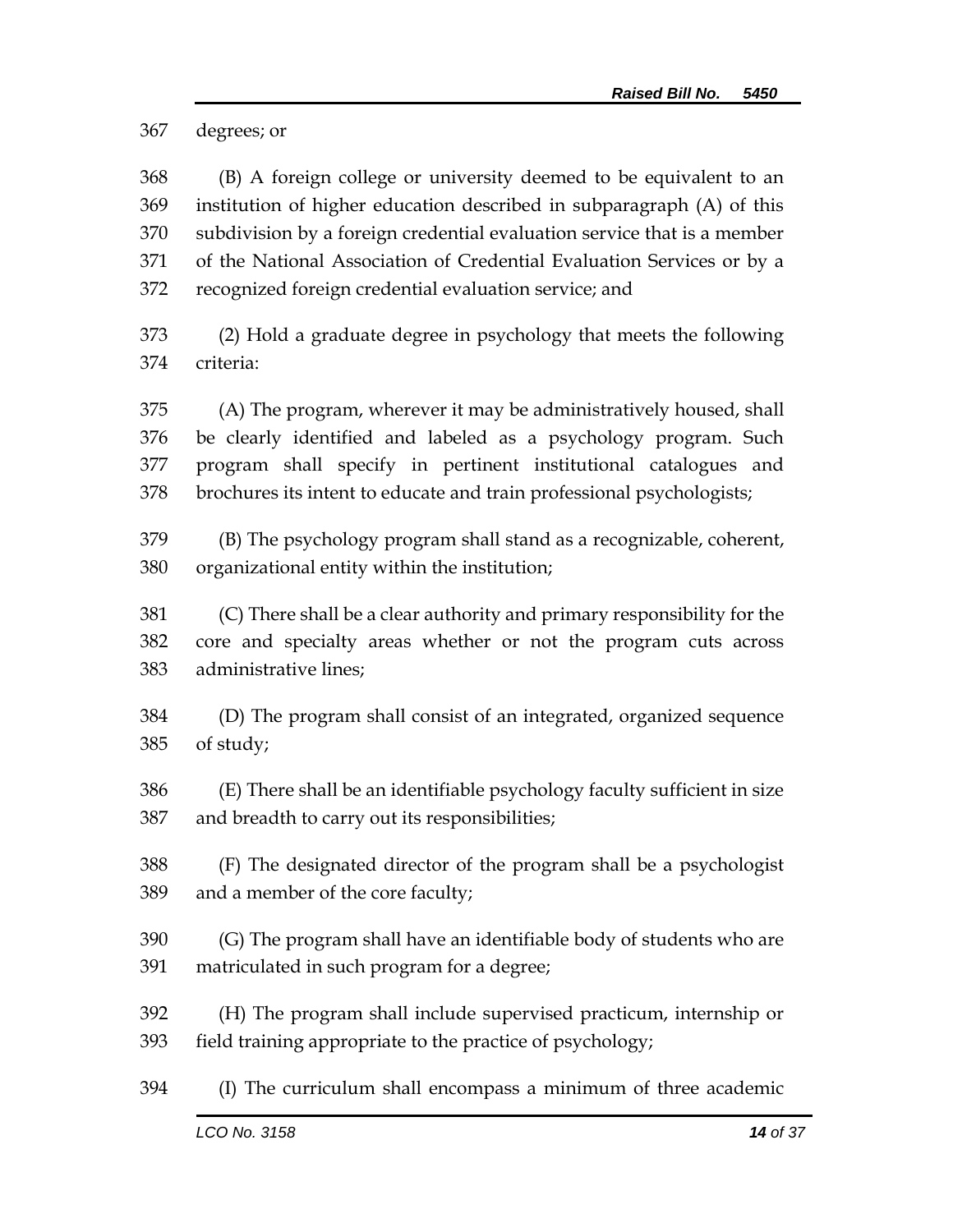years of full-time graduate study for a doctoral degree and a minimum

 of one academic year of full-time graduate study for a master's degree; and

 (J) The program includes an acceptable residency, as defined by the rules of the commission;

 (3) Possess a current, full and unrestricted license to practice psychology in a home state that is a compact state;

 (4) No history of adverse action that violates the rules of the commission;

 (5) No criminal record history that violates the rules of the commission;

(6) Possess a current, active IPC;

 (7) Provide attestations regarding areas of intended practice and work experience and provide a release of information to allow for primary source verification in a manner specified by the commission; and

(8) Meet other criteria, as defined by the rules of the commission.

 (c) A psychologist practicing in a distant state under the temporary authorization to practice shall practice within the scope of practice authorized by the distant state.

 (d) A psychologist practicing in a distant state under the temporary authorization to practice shall be subject to the distant state's authority and law. A distant state may, in accordance with such state's due process law, limit or revoke a psychologist's temporary authorization to practice in the distant state and may take any other necessary actions under the distant state's applicable law to protect the health and safety of the distant state's citizens. If a distant state takes action, the state shall promptly notify the home state and the commission.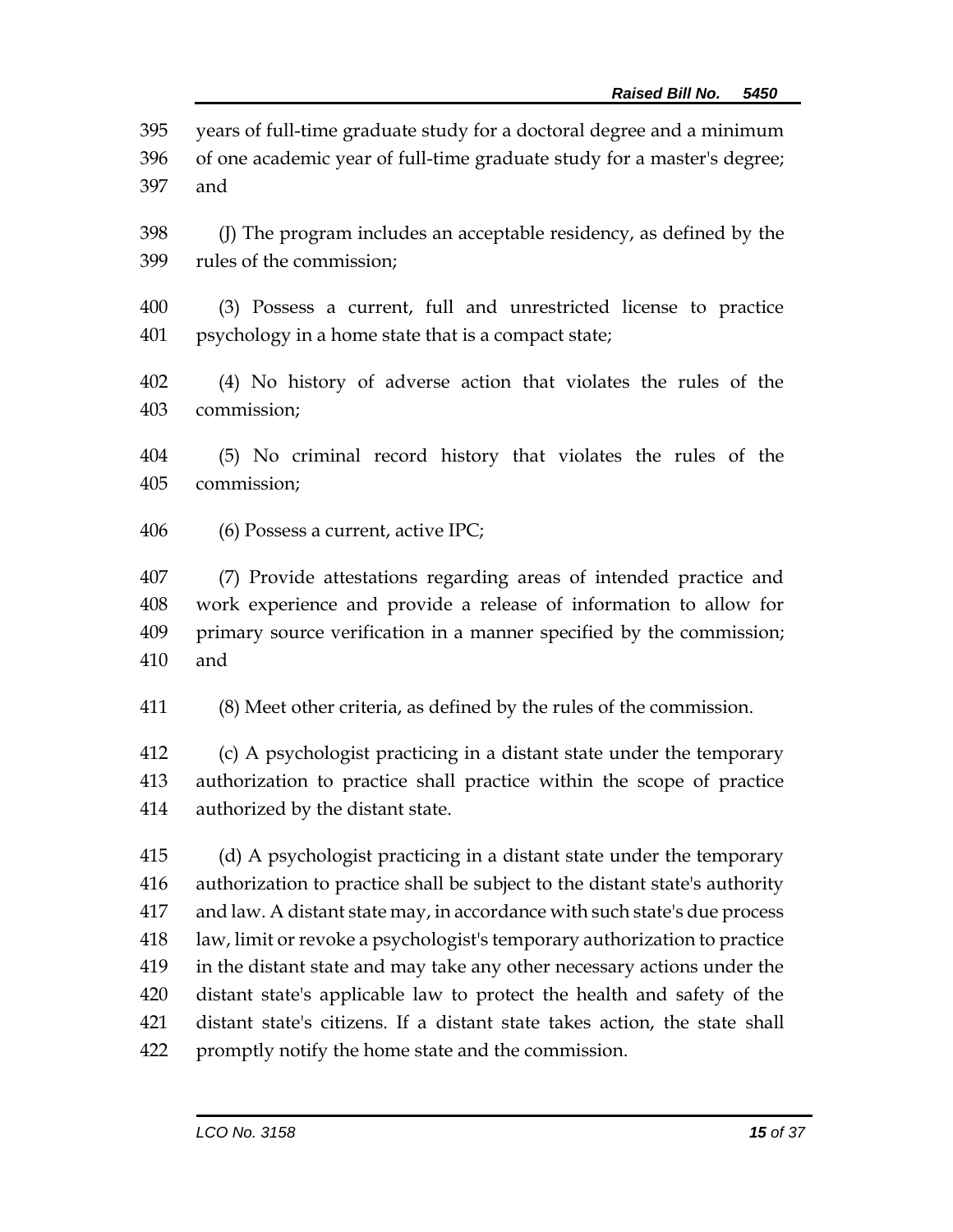(e) If a psychologist's license in any home state or another compact state, or any temporary authorization to practice in any distant state, is restricted, suspended or otherwise limited, the IPC shall be revoked and 426 the psychologist shall not be eligible to practice in a compact state under the temporary authorization to practice.

### ARTICLE VI

# CONDITIONS OF TELEPSYCHOLOGY PRACTICE IN A RECEIVING STATE

 A psychologist may practice in a receiving state under the authority to practice interjurisdictional telepsychology only in the performance of the scope of practice for psychology as assigned by an appropriate state psychology regulatory authority, as defined in the rules of the commission, and under the following circumstances:

 (1) The psychologist initiates a client or patient contact in a home state via telecommunications technologies with a client or patient in a receiving state; and

 (2) The psychologist complies with any other conditions regarding telepsychology that are set forth in the rules promulgated by the commission.

ARTICLE VII

# ADVERSE ACTIONS

 (a) A home state shall have the power to impose adverse action against a psychologist's license issued by the home state. A distant state shall have the power to take adverse action on a psychologist's temporary authorization to practice in such distant state.

 (b) A receiving state may take adverse action on a psychologist's authority to practice interjurisdictional telepsychology in such receiving state. A home state may take adverse action against a psychologist based on an adverse action taken by a distant state regarding temporary in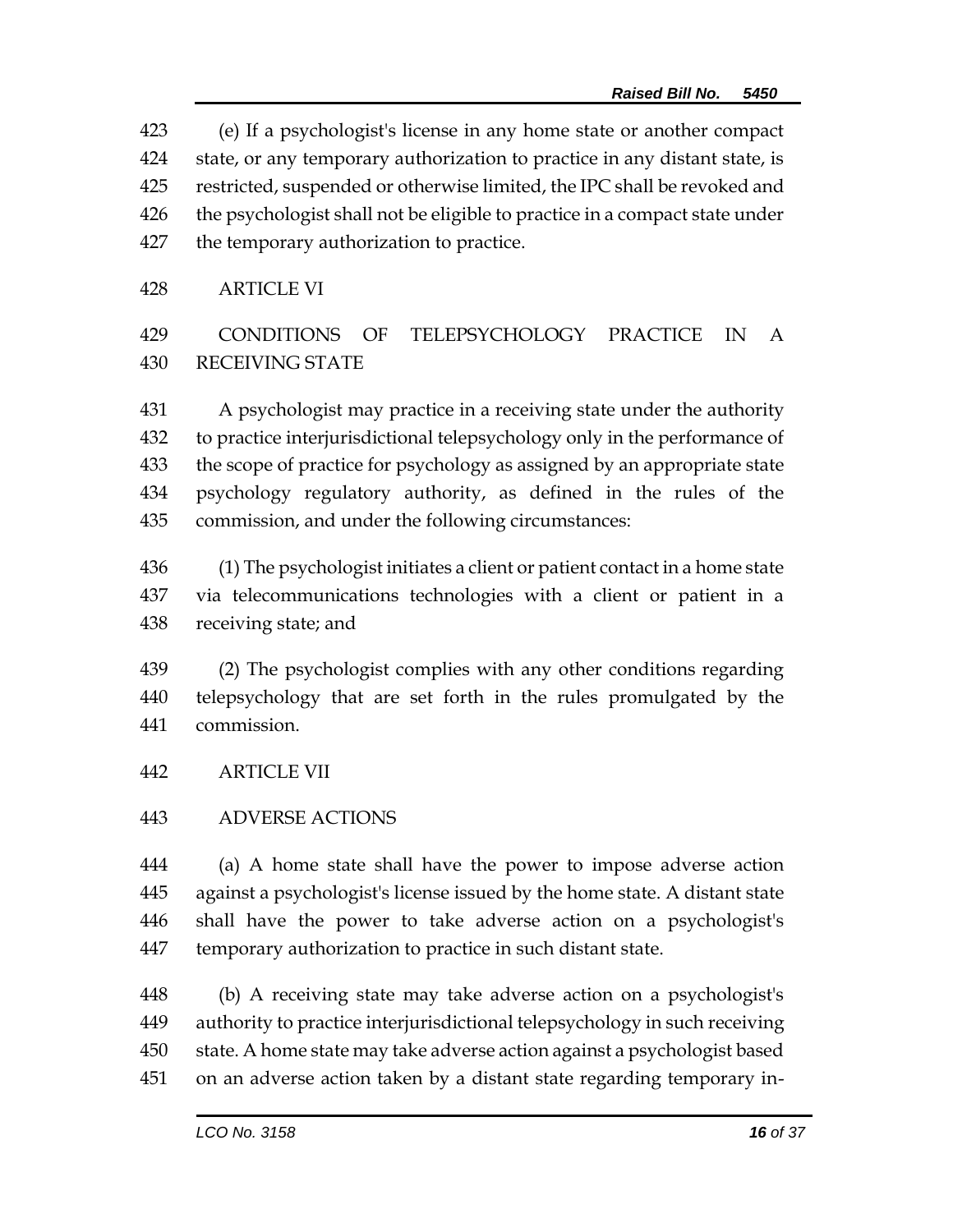person, face-to-face practice.

 (c) If a home state takes adverse action against a psychologist's license, the psychologist's (1) authority to practice interjurisdictional telepsychology is terminated, (2) E.Passport is revoked, (3) temporary authorization to practice is terminated, and (4) IPC is revoked. All home state disciplinary orders that impose adverse action shall be reported to the commission in accordance with the rules promulgated by the commission. A compact state shall report adverse actions in accordance with the rules of the commission. If discipline is reported on a psychologist, the psychologist shall not be eligible for telepsychology or temporary in-person, face-to-face practice in accordance with the rules of the commission. Other actions may be imposed as determined by the rules promulgated by the commission.

 (d) A home state's psychology regulatory authority shall investigate and take appropriate action with respect to reported inappropriate conduct engaged in by a licensee that occurred in a receiving state as it would if such conduct had occurred by a licensee in the home state. In such cases, the home state's law shall control in determining any adverse action against a psychologist's license.

 (e) A distant state's psychology regulatory authority shall investigate and take appropriate action with respect to reported inappropriate conduct engaged in by a psychologist practicing under temporary authorization to practice that occurred in that distant state as it would if such conduct had occurred by a licensee within the home state. In such cases, the distant state's law shall control in determining any adverse action against a psychologist's temporary authorization to practice.

 (f) Nothing in the compact shall override a compact state's decision that a psychologist's participation in an alternative program may be used in lieu of adverse action and that such participation shall remain nonpublic if required by the compact state's law. Compact states shall require psychologists who enter any alternative programs to not provide telepsychology services under the authority to practice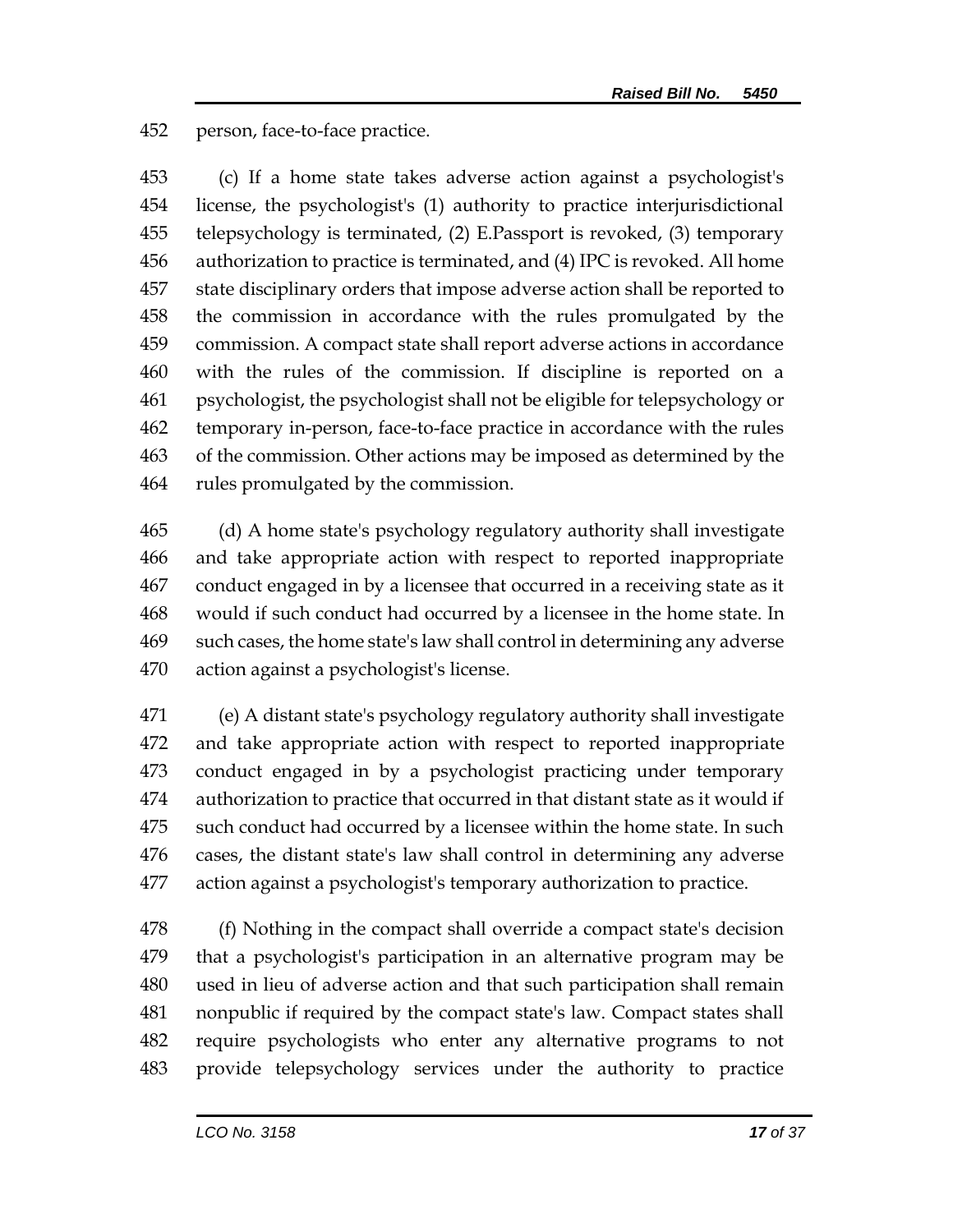interjurisdictional telepsychology or provide temporary psychological services under the temporary authorization to practice in any other compact state during the term of the alternative program.

 (g) No other judicial or administrative remedies shall be available to a psychologist if the compact state imposes an adverse action pursuant to subsection (c) of this article.

#### ARTICLE VIII

# ADDITIONAL AUTHORITIES INVESTED IN A COMPACT STATE'S PSYCHOLOGY REGULATORY AUTHORITY

 (a) In addition to any other powers granted under state law, a compact state's psychology regulatory authority shall have the authority under the compact to do the following:

 (1) Issue subpoenas, for both hearings and investigations, that require the attendance and testimony of witnesses and the production of evidence. Subpoenas issued by a compact state's psychology regulatory authority for the attendance and testimony of witnesses or the production of evidence from another compact state shall be enforced in the latter compact state by any court of competent jurisdiction, according to such court's practice and procedure in considering subpoenas issued in its own proceedings. The issuing state psychology regulatory authority shall pay any witness fees, travel expenses, mileage and other fees required by the service statutes of the state where the witnesses are or evidence is located; and

 (2) Issue cease and desist or injunctive relief orders to revoke a psychologist's authority to practice interjurisdictional telepsychology or temporary authorization to practice.

 (b) During the course of any investigation, a psychologist may not change the psychologist's home state licensure. A home state psychology regulatory authority is authorized to complete any pending investigations of a psychologist and to take any actions appropriate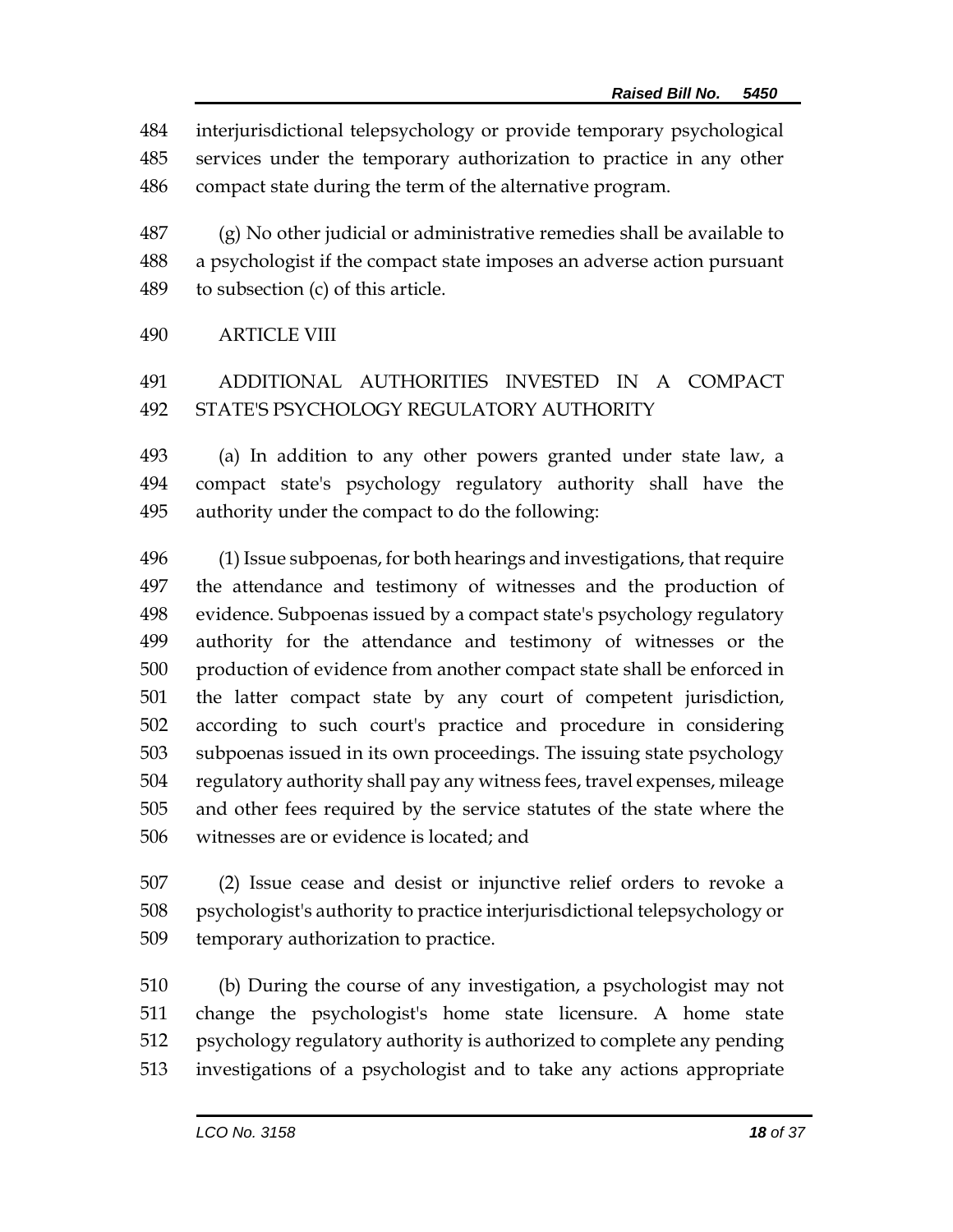under its law. The home state psychology regulatory authority shall promptly report the conclusions of such investigations to the commission. Once an investigation has been completed, and pending the outcome of such investigation, the psychologist may change his or her home state licensure. The commission shall promptly notify the new home state of any such decisions as provided in the rules of the commission. All information provided to the commission or distributed by compact states pursuant to the psychologist shall be confidential, filed under seal and used for investigatory or disciplinary matters. The commission may create additional rules for mandated or discretionary sharing of information by compact states.

### ARTICLE IX

# COORDINATED LICENSURE INFORMATION SYSTEM

 (a) The commission shall provide for the development and maintenance of a coordinated licensure information system and reporting system containing licensure and disciplinary action information on all psychologists to whom the compact is applicable in all compact states as defined by the rules of the commission.

 (b) Notwithstanding any other provision of the general statutes, a compact state shall submit a uniform data set to the coordinated database on all licensees as required by the rules of the commission, including, but not limited to, the following:

- (1) Identifying information;
- (2) Licensure data;
- (3) Significant investigatory information;
- (4) Adverse actions against a psychologist's license;

 (5) An indicator that a psychologist's authority to practice interjurisdictional telepsychology or temporary authorization to practice is revoked;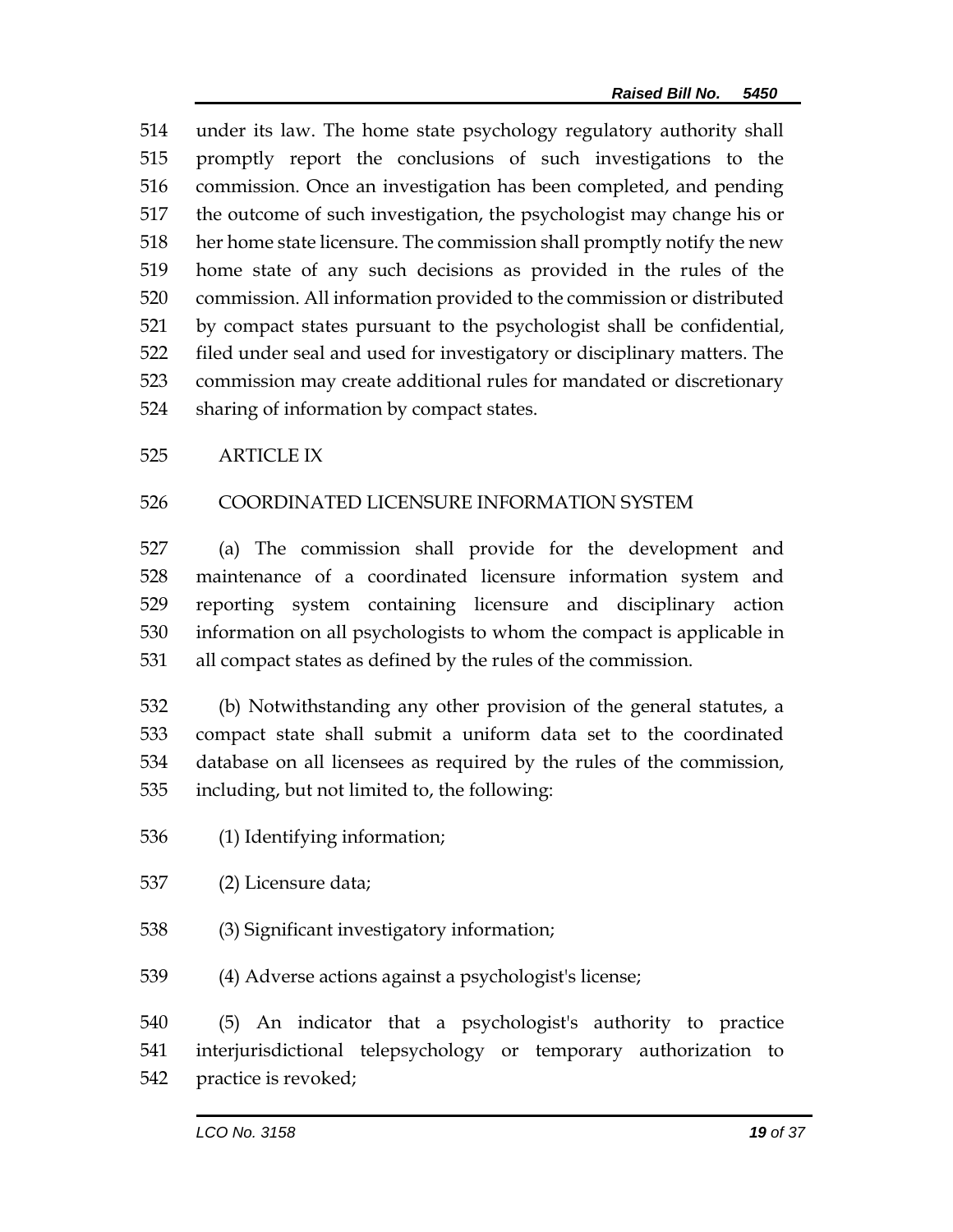(6) Nonconfidential information related to alternative program participation information;

- (7) Any denial of application for licensure, and the reasons for such denial; and
- (8) Other information that may facilitate the administration of the compact, as determined by the rules of the commission.
- (c) The coordinated database administrator shall promptly notify all compact states of any adverse action taken against, or significant investigative information on, any licensee in a compact state.
- (d) Compact states reporting information to the coordinated database may designate information that may not be shared with the public without the express permission of the compact state reporting the information.
- (e) Any information submitted to the coordinated database that is subsequently required to be expunged by the law of the compact state reporting the information shall be removed from the coordinated database.
- ARTICLE X

# ESTABLISHMENT OF THE PSYCHOLOGY INTERJURISDICTIONAL COMPACT COMMISSION

- (a) The compact states hereby create and establish a joint public agency known as the Psychology Interjurisdictional Compact Commission.
- (1) The commission is a body politic and an instrumentality of the compact states.
- (2) Venue is proper and judicial proceedings by or against the commission shall be brought solely and exclusively in a court of competent jurisdiction where the principal office of the commission is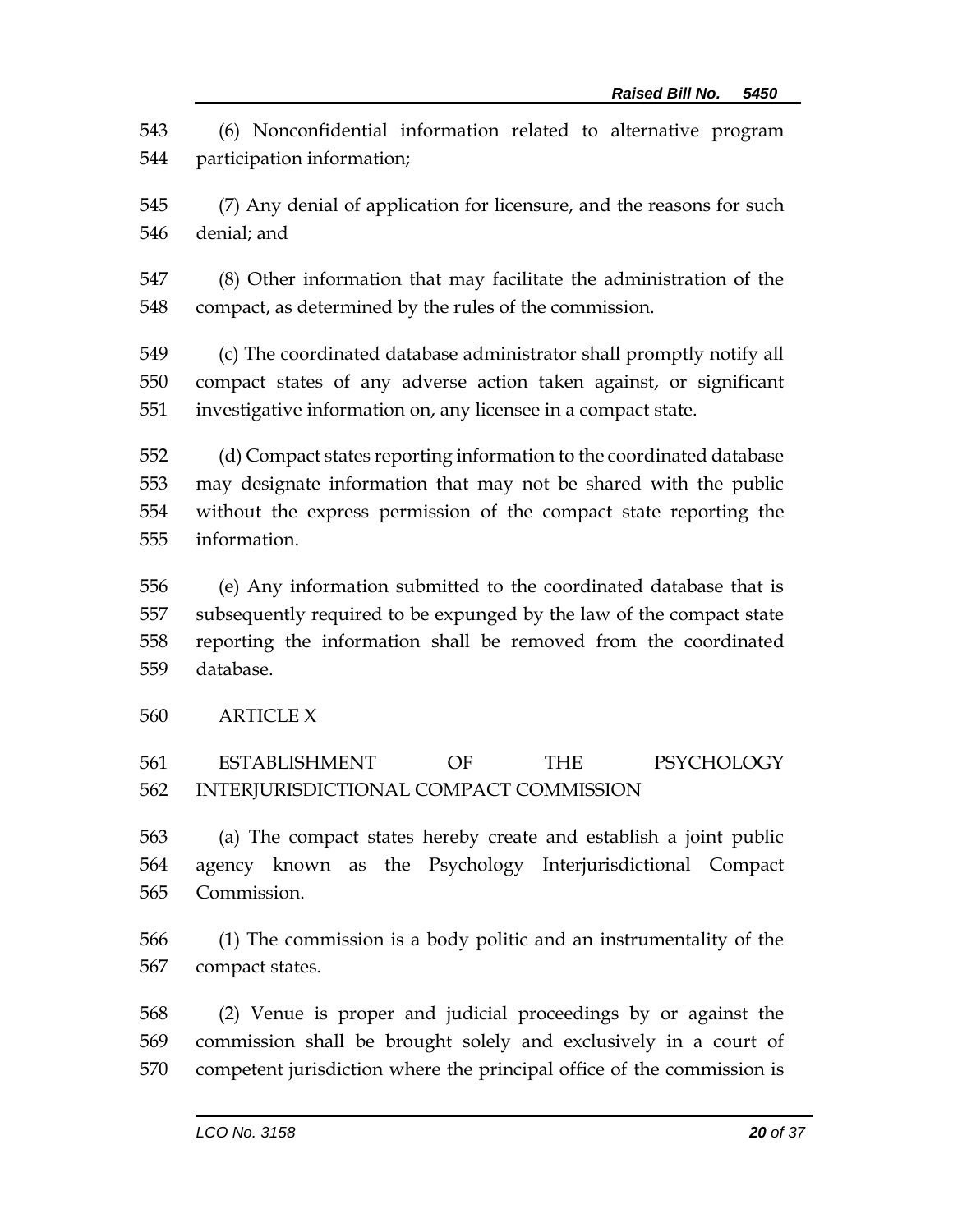located. The commission may waive venue and jurisdictional defenses

 to the extent it adopts or consents to participate in alternative dispute resolution proceedings.

 (3) Nothing in the compact shall be construed to be a waiver of sovereign immunity.

 (b) (1) The commission shall consist of one voting representative appointed by each compact state who shall serve as such state's commissioner. The state psychology regulatory authority shall appoint its delegate. The delegate shall be empowered to act on behalf of the compact state. The delegate shall be limited to the following:

(A) An executive director, executive secretary or similar executive;

 (B) A current member of the state psychology regulatory authority of a compact state; or

 (C) A designee empowered with the appropriate delegate authority to act on behalf of the compact state.

 (2) Any commissioner may be removed or suspended from office as provided by the law of the state from which the commissioner is appointed. Any vacancy occurring in the commission shall be filled in accordance with the laws of the compact state in which the vacancy exists.

 (3) Each commissioner shall be entitled to one vote with regard to the promulgation of rules and creation of bylaws and shall otherwise have an opportunity to participate in the business and affairs of the commission. A commissioner shall vote in person or by such other means as provided in the bylaws. The bylaws may provide for commissioners' participation in meetings by telephone or other means of communication.

 (4) The commission shall meet at least once during each calendar year. Additional meetings shall be held as set forth in the bylaws.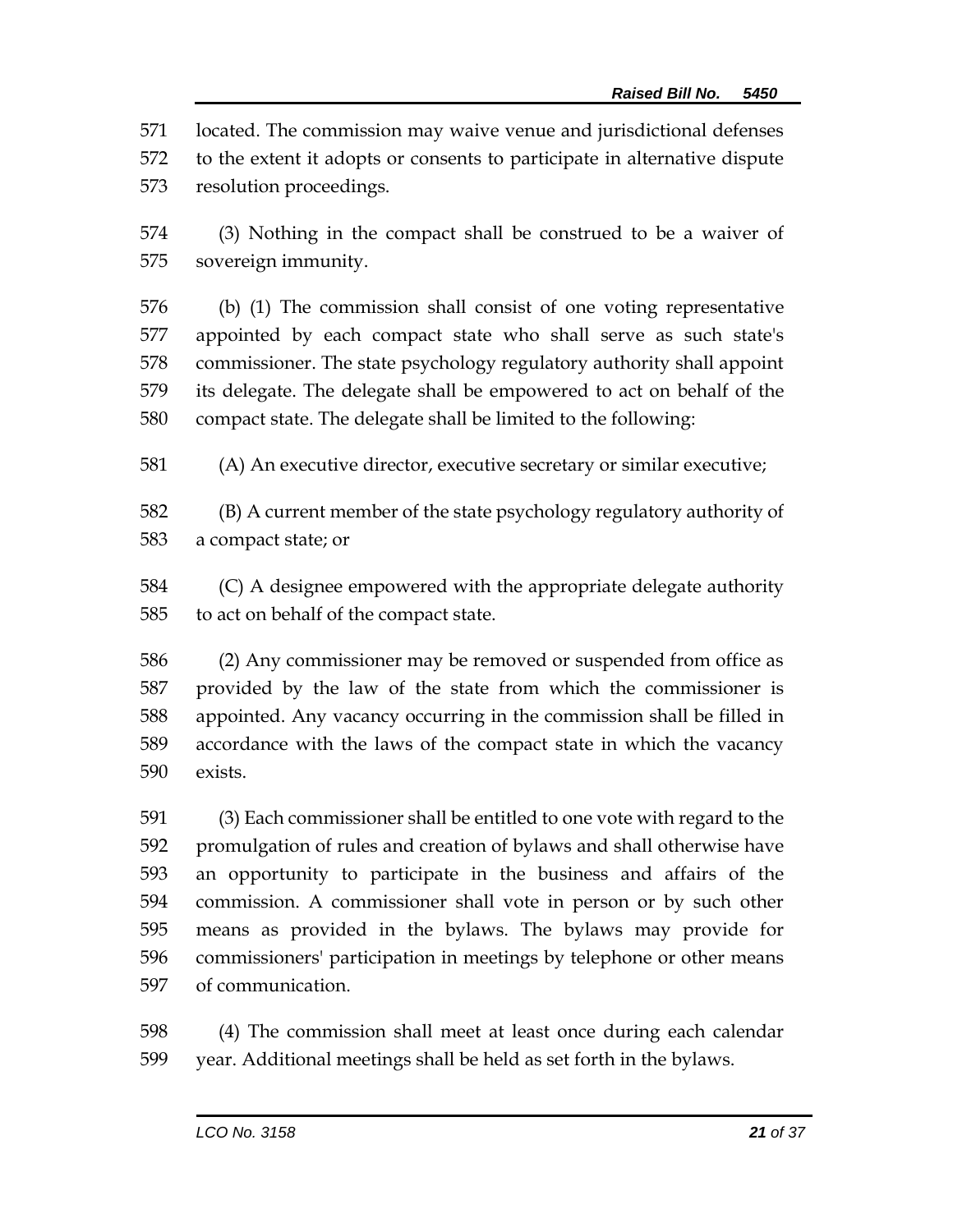| 600 | (5) All meetings shall be open to the public, and public notice of       |  |  |
|-----|--------------------------------------------------------------------------|--|--|
| 601 | meetings shall be given in the same manner as required under the         |  |  |
| 602 | rulemaking provisions in Article XI of the compact.                      |  |  |
| 603 | (6) The commission may convene in a closed, nonpublic meeting if         |  |  |
| 604 | the commission has to discuss the following:                             |  |  |
| 605 | (A) Noncompliance of a compact state with its obligations under the      |  |  |
| 606 | compact;                                                                 |  |  |
| 607 | (B) The employment, compensation, discipline or other personnel          |  |  |
| 608 | matters, practices or procedures related to specific employees or other  |  |  |
| 609 | matters related to the commission's internal personnel practices and     |  |  |
| 610 | procedures;                                                              |  |  |
| 611 | (C) Current, threatened or reasonably anticipated litigation against     |  |  |
| 612 | the commission;                                                          |  |  |
| 613 | (D) Negotiation of contracts for the purchase or sale of goods, services |  |  |
| 614 | or real estate;                                                          |  |  |
| 615 | (E) Accusation against any person of a crime or formally censuring       |  |  |
| 616 | any person;                                                              |  |  |
| 617 | (F) Disclosure of trade secrets or commercial or financial information   |  |  |
| 618 | which is privileged or confidential;                                     |  |  |
| 619 | (G) Disclosure of information of a personal nature where disclosure      |  |  |
| 620 | would constitute a clearly unwarranted invasion of personal privacy;     |  |  |
| 621 | (H) Disclosure of investigatory records compiled for law enforcement     |  |  |
| 622 | purposes;                                                                |  |  |
| 623 | (I) Disclosure of information related to any investigatory reports       |  |  |
| 624 | prepared by or on behalf of or for use of the commission or other        |  |  |
| 625 | committee charged with responsibility for investigation<br>or            |  |  |
| 626 | determination of compliance issues pursuant to the compact; or           |  |  |
| 627 | (J) Matters specifically exempted from disclosure by federal and state   |  |  |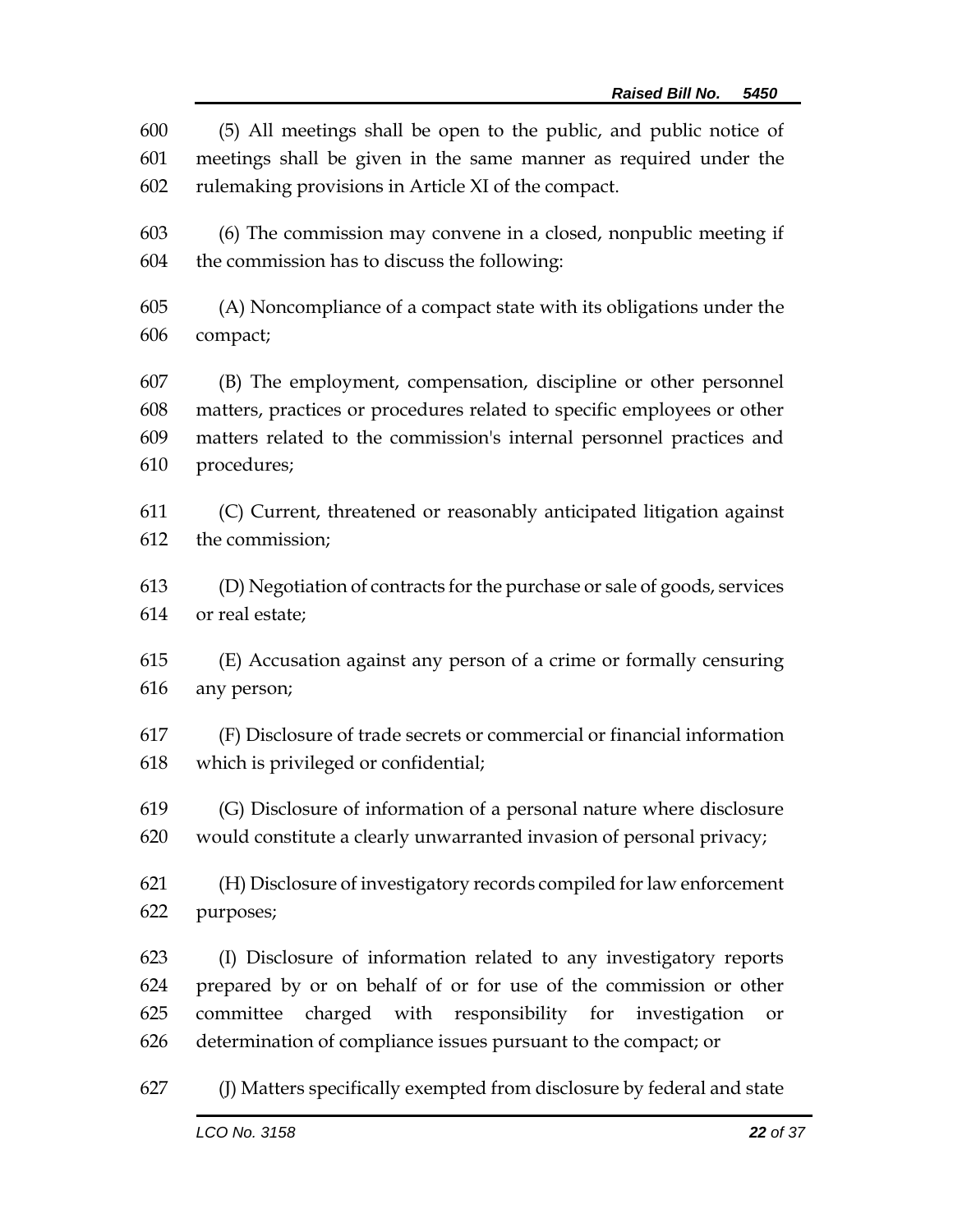statute.

 (7) If a meeting, or portion of a meeting, is closed pursuant to the provisions of subdivision (6) of this subsection, the commission's legal counsel or designee shall certify that the meeting may be closed and shall reference each relevant exempting provision. The commission shall keep minutes that fully and clearly describe all matters discussed in a meeting and shall provide a full and accurate summary of actions taken, of any person participating in the meeting, and the reasons therefore, including, but not limited to, a description of the views expressed. All documents considered in connection with an action shall be identified in such minutes. All minutes and documents of a closed meeting shall remain under seal, subject to release only by a majority vote of the commission or order of a court of competent jurisdiction.

 (c) The commission shall, by a majority vote of the commissioners, prescribe bylaws or rules to govern its conduct as may be necessary or appropriate to carry out the purposes and exercise the powers of the compact, including, but not limited to:

(1) Establishing the fiscal year of the commission;

(2) Providing reasonable standards and procedures for the following:

(A) The establishment and meetings of other committees; and

 (B) Governing any general or specific delegation of any authority or function of the commission;

 (3) Providing reasonable procedures for calling and conducting meetings of the commission, ensuring reasonable advance notice of all meetings and providing an opportunity for attendance of such meetings by interested parties, with enumerated exceptions designed to protect the public's interest, the privacy of individuals at such meetings and proprietary information, including, but not limited to, trade secrets. The commission may meet in closed session only after a majority of the commissioners vote to close a meeting to the public in whole or in part.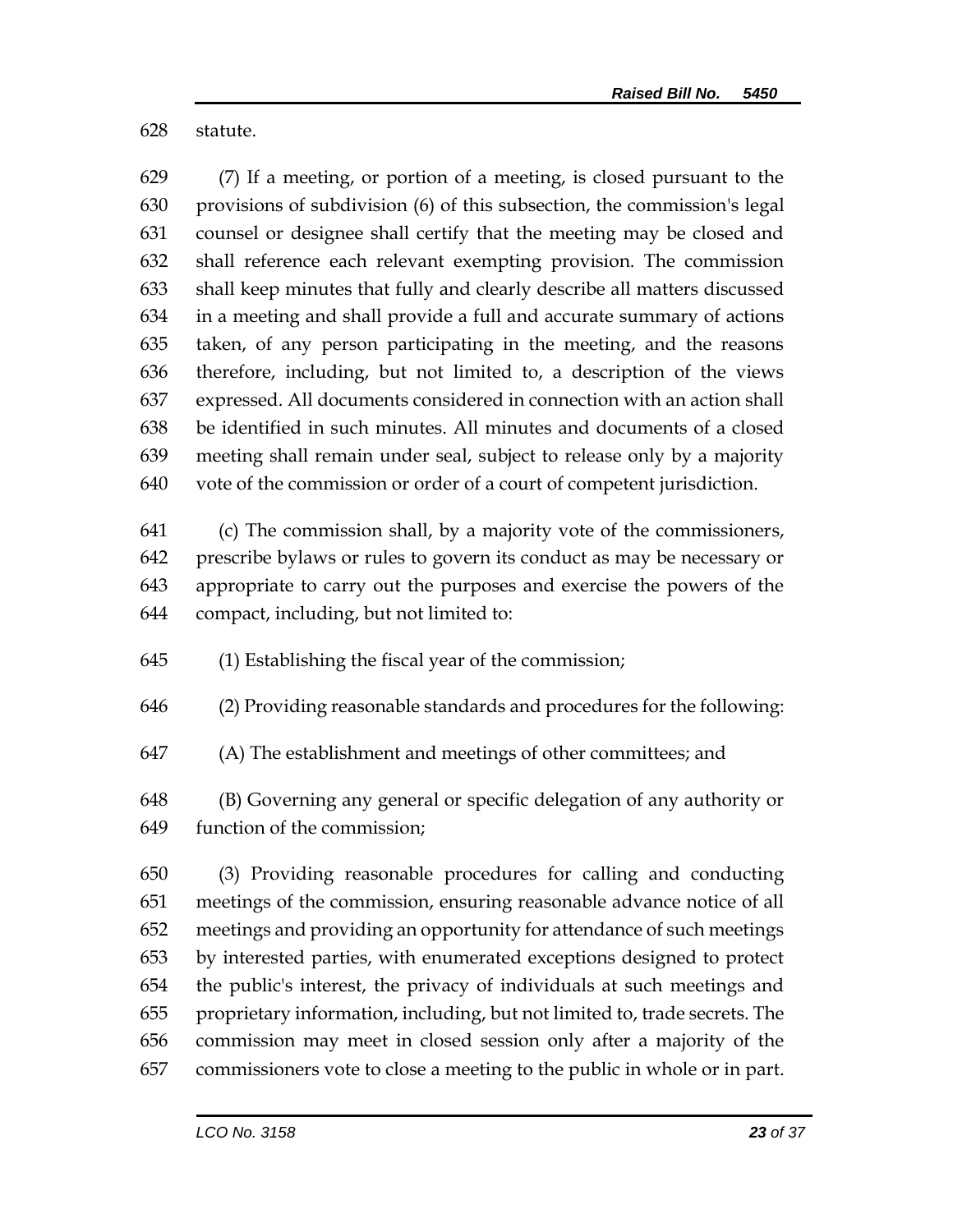As soon as practicable, the commission shall make public a copy of the

 vote to close the meeting revealing the vote of each commissioner with no proxy votes allowed;

 (4) Establishing the titles, duties and authority and reasonable procedures for the election of the officers of the commission;

 (5) Providing reasonable standards and procedures for the establishment of the personnel policies and programs of the commission. Notwithstanding any civil service law or other similar law of any compact state, the bylaws shall exclusively govern the personnel policies and programs of the commission;

 (6) Promulgating a code of ethics to address permissible and prohibited activities of commission members and employees;

 (7) Providing a mechanism for concluding the operations of the commission and the equitable disposition of any surplus funds that may exist after the termination of the compact after the payment or reserving of all of its debts and obligations;

 (8) The commission shall publish its bylaws in a convenient form and file a copy thereof and a copy of any amendment thereto, with the appropriate agency or officer in each of the compact states;

 (9) The commission shall maintain its financial records in accordance with the bylaws; and

 (10) The commission shall meet and take such actions as are consistent with the provisions of the compact and the bylaws.

(d) The commission may:

 (1) Promulgate uniform rules to facilitate and coordinate implementation and administration of the compact, which rules shall have the force and effect of law and shall be binding in all compact states;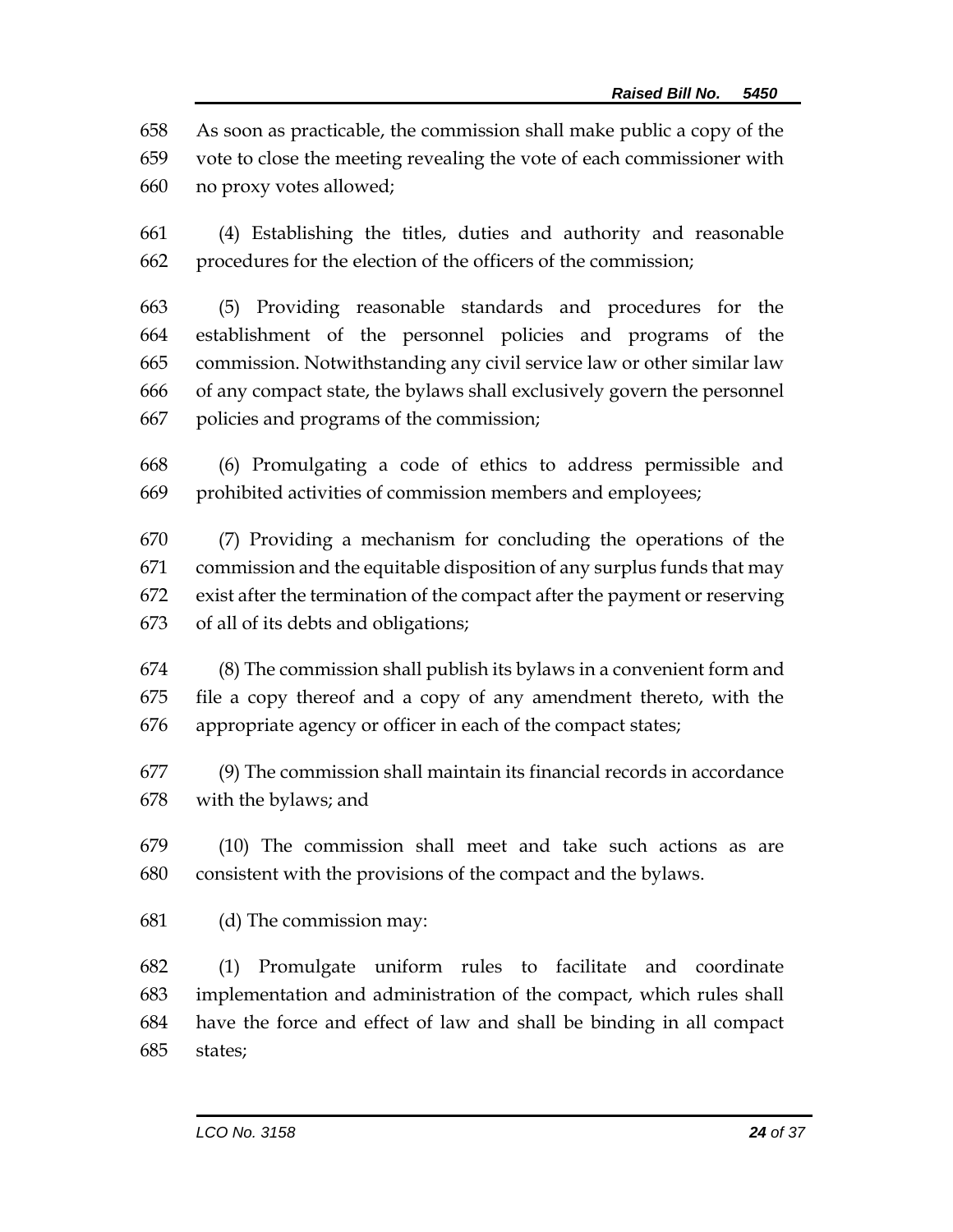(2) Bring and prosecute legal proceedings or actions in the name of the commission, provided the standing of any state psychology regulatory authority or other regulatory body responsible for psychology licensure to sue or be sued under applicable law shall not be affected;

(3) Purchase and maintain insurance and bonds;

 (4) Borrow, accept or contract for services of personnel, including, but not limited to, employees of a compact state;

 (5) Hire employees, elect or appoint officers, fix compensation, define duties, grant such individuals appropriate authority to carry out the purposes of the compact and to establish the commission's personnel policies and programs relating to conflicts of interest, qualifications of personnel and other related personnel matters;

 (6) Accept any appropriate donations and grants of money, equipment, supplies, materials and services and to receive, utilize and dispose of the same; provided the commission shall strive at all times to avoid any appearance of impropriety or conflict of interest;

 (7) Lease, purchase, accept appropriate gifts or donations of, or otherwise own, hold, improve or use, any property, real, personal or mixed, provided the commission shall strive at all times to avoid any appearance of impropriety;

 (8) Sell, convey, mortgage, pledge, lease, exchange, abandon or otherwise dispose of any property real, personal or mixed;

(9) Establish a budget and make expenditures;

(10) Borrow money;

 (11) Appoint committees, including, but not limited to, advisory committees comprised of members, state regulators, state legislators or their representatives and consumer representatives, and such other interested persons as may be designated in the compact and the bylaws;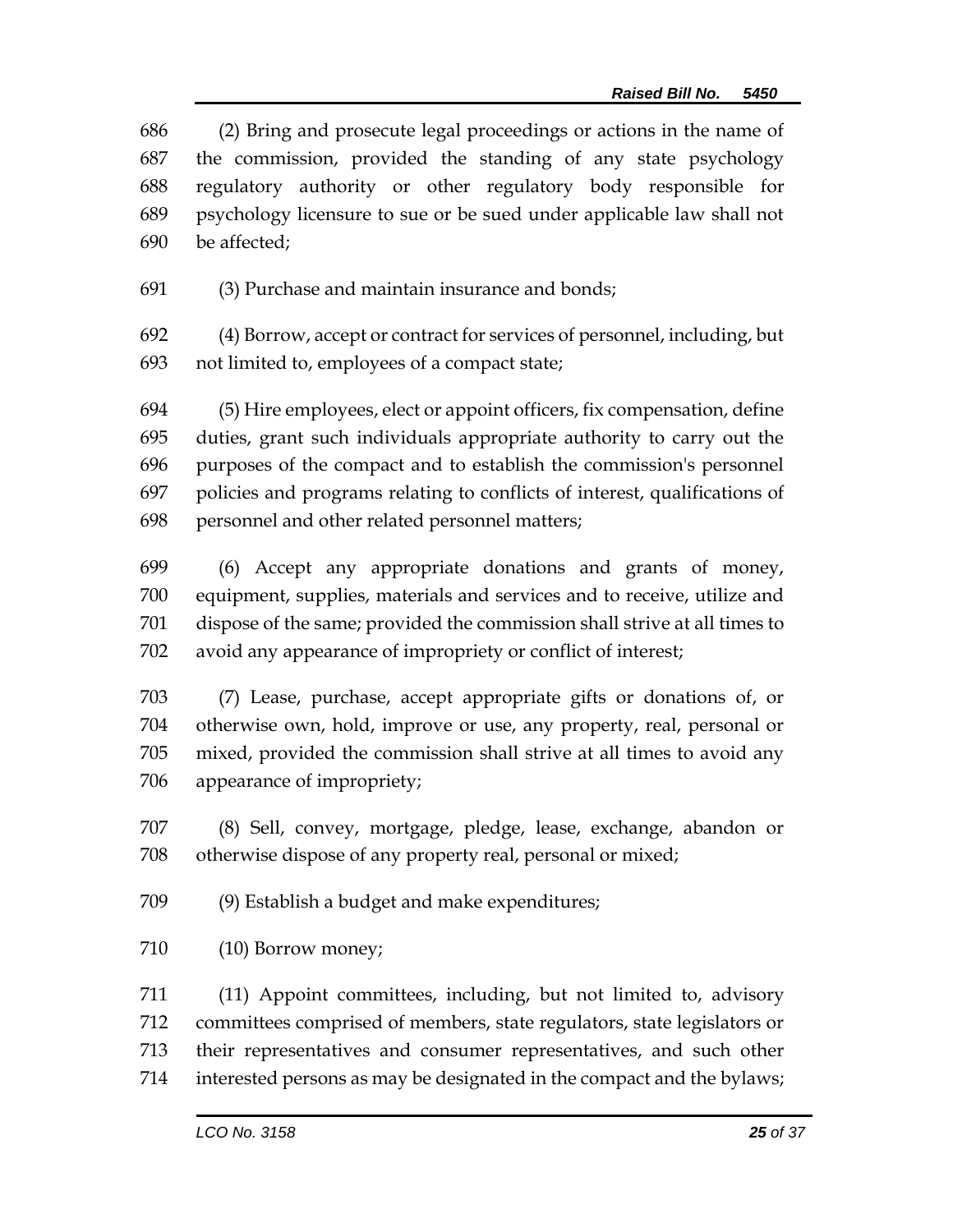(12) Provide and receive information from, and to cooperate with, law enforcement agencies;

(13) Adopt and use an official seal; and

 (14) Perform such other functions as may be necessary or appropriate to achieve the purposes of the compact consistent with the state regulation of psychology licensure, temporary in-person, face-to-face practice and telepsychology practice.

 (e) (1) The elected officers shall serve as the executive board, which shall have the power to act on behalf of the commission according to the terms of the compact. The executive board shall be comprised of the following six members:

 (A) Five voting members who are elected from the membership of the commission by the commission; and

 (B) One ex-officio, nonvoting member from the recognized membership organization composed of state and provincial psychology regulatory authorities.

 (2) The ex-officio member shall have served as staff or member on a state psychology regulatory authority and shall be selected by its respective organization.

 (3) The commission may remove any member of the executive board as provided in the bylaws.

(4) The executive board shall meet at least annually.

 (5) The executive board shall have the following duties and responsibilities:

 (A) Recommend to the entire commission changes to the rules or bylaws, changes to the compact legislation, fees paid by compact states, including, but not limited to, annual dues, and any other applicable fees;

(B) Ensure compact administration services are appropriately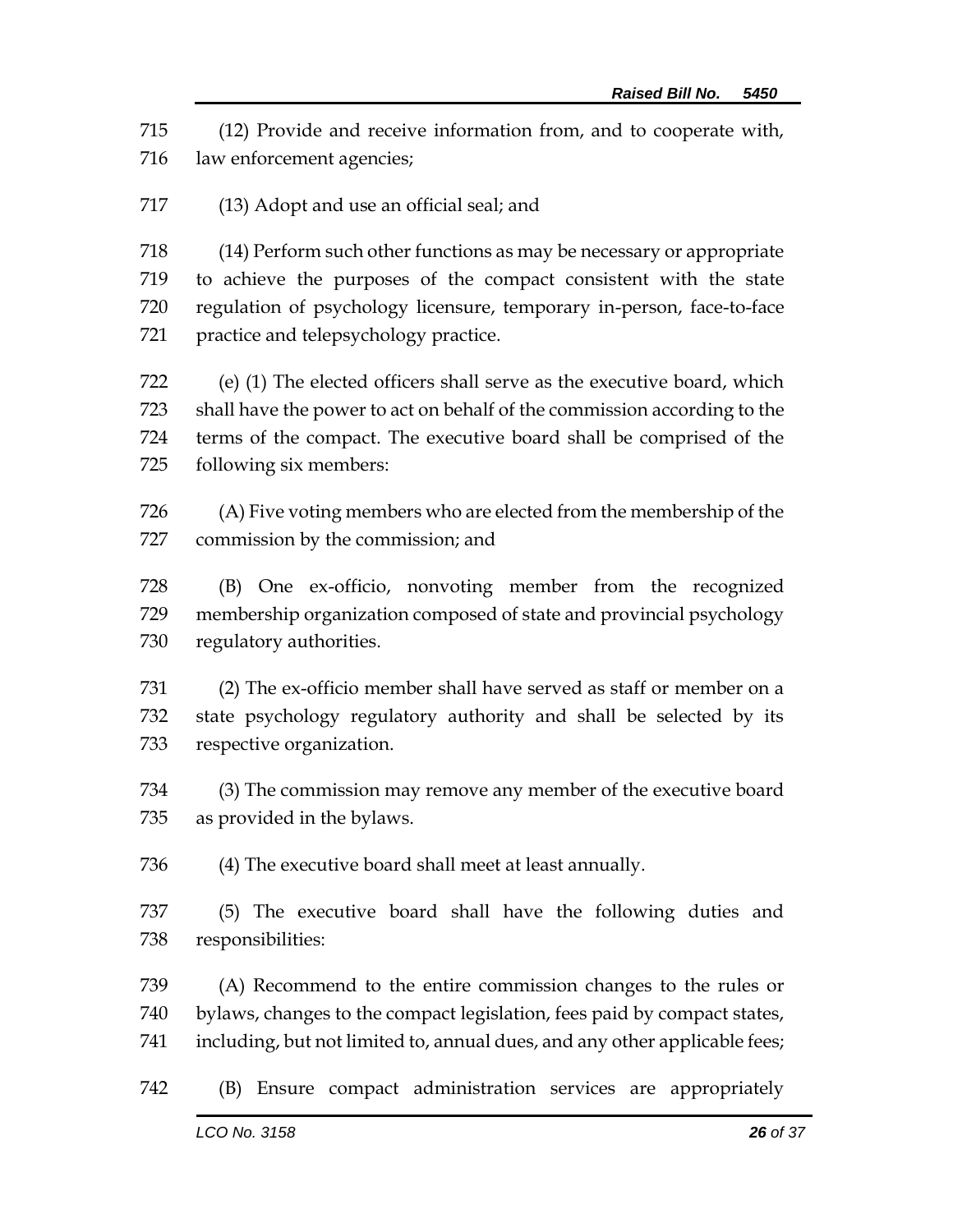| 743 | provided, contractually or otherwise;                                     |  |  |
|-----|---------------------------------------------------------------------------|--|--|
| 744 | (C) Prepare and recommend the budget;                                     |  |  |
| 745 | (D) Maintain financial records on behalf of the commission;               |  |  |
| 746 | (E) Monitor compact compliance of member states and provide               |  |  |
| 747 | compliance reports to the commission;                                     |  |  |
| 748 | (F) Establish additional committees as necessary; and                     |  |  |
| 749 | (G) Other duties as provided in rules or bylaws.                          |  |  |
| 750 | (f) The commission:                                                       |  |  |
| 751 | (1) Shall pay, or provide for the payment of the reasonable expenses      |  |  |
| 752 | of its establishment, organization and ongoing activities.                |  |  |
| 753 | (2) May accept any and all appropriate revenue sources, donations         |  |  |
| 754 | and grants of money, equipment, supplies, materials and services.         |  |  |
| 755 | (3) May levy on and collect an annual assessment from each compact        |  |  |
| 756 | state or impose fees on other parties to cover the cost of the operations |  |  |
| 757 | and activities of the commission and its staff. Such assessment and fees  |  |  |
| 758 | shall be in a total amount sufficient to cover the commission's annual    |  |  |
| 759 | budget as approved each year for which revenue is not provided by         |  |  |
| 760 | other sources. The aggregate annual assessment amount shall be            |  |  |
| 761 | allocated based upon a formula to be determined by the commission.        |  |  |
| 762 | The commission shall promulgate a rule under this subdivision that is     |  |  |
| 763 | binding upon all compact states.                                          |  |  |
| 764 | (4) Shall not incur obligations of any kind prior to securing the funds   |  |  |
| 765 | adequate to meet such obligations, or pledge the credit of any of the     |  |  |
| 766 | compact states, except by and with the authority of the compact state.    |  |  |
| 767 | (5) Shall keep accurate accounts of all receipts and disbursements.       |  |  |
| 768 | The receipts and disbursements of the commission shall be subject to the  |  |  |
| 769 | audit and accounting procedures established under its bylaws. All         |  |  |
| 770 | receipts and disbursements of funds handled by the commission shall       |  |  |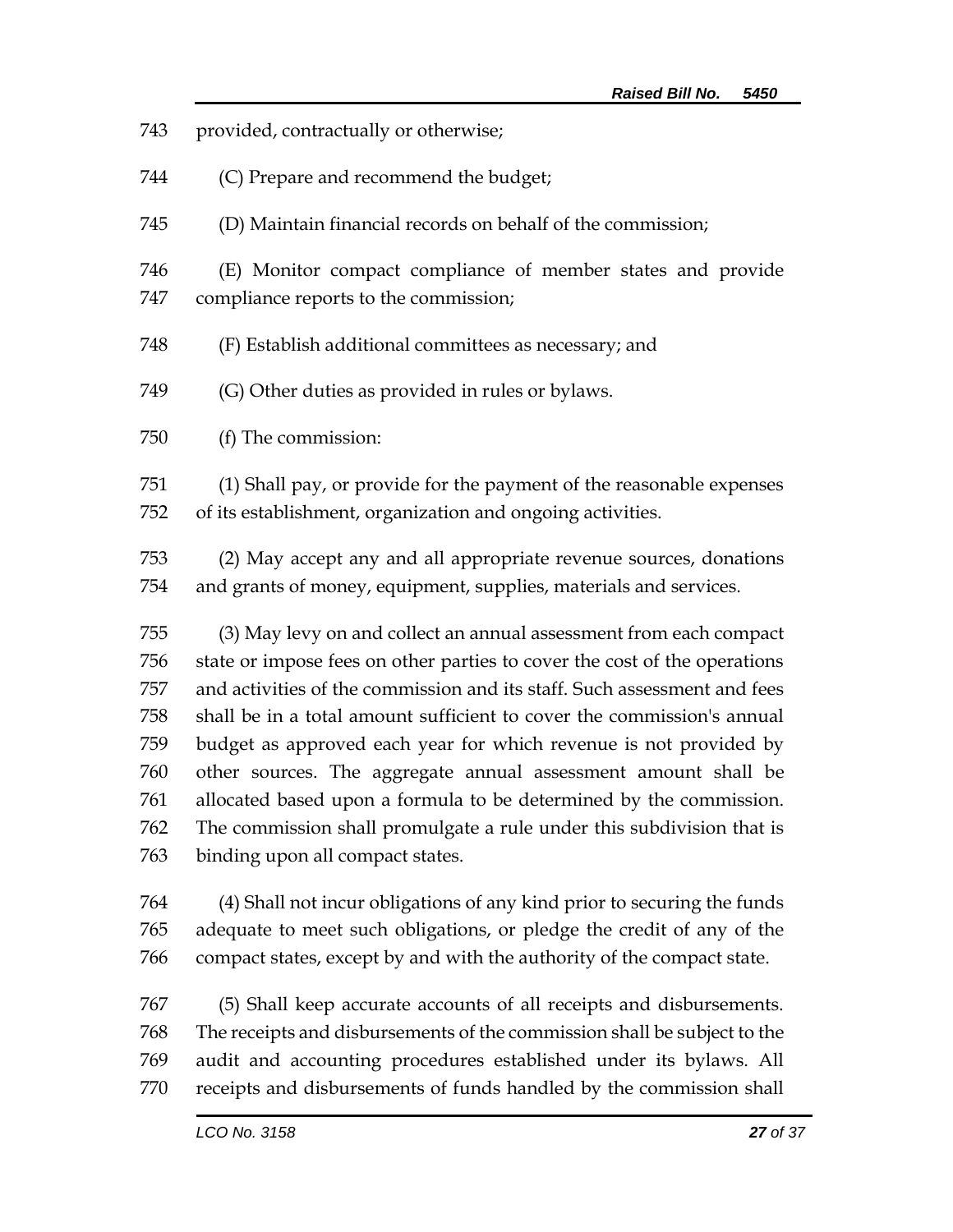be audited yearly by a certified or licensed public accountant and the report of the audit shall be included in and become part of the annual report of the commission.

 (g) (1) The members, officers, executive director, employees and representatives of the commission shall be immune from suit and liability, either personally or in their official capacity, for any claim for damage to or loss of property or personal injury or other civil liability caused by or arising out of any actual or alleged act, error or omission that occurred, or that the person against whom the claim is made had a reasonable basis for believing occurred within the scope of commission employment, duties or responsibilities, provided nothing in this subdivision shall be construed to protect any such person from suit or liability for any damage, loss, injury or liability caused by the intentional or wilful or wanton misconduct of such person.

 (2) The commission shall defend any member, officer, executive director, employee or representative of the commission in any civil action seeking to impose liability arising out of any actual or alleged act, error or omission that occurred within the scope of commission employment, duties or responsibilities, or that the person against whom the claim is made had a reasonable basis for believing occurred within the scope of commission employment, duties or responsibilities, provided (A) nothing in this subdivision shall be construed to prohibit such person from retaining his or her own counsel, and (B) the actual or alleged act, error or omission did not result from such person's intentional or wilful or wanton misconduct.

 (3) The commission shall indemnify and hold harmless any member, officer, executive director, employee or representative of the commission for the amount of any settlement or judgment obtained against such person arising out of any actual or alleged act, error or omission that occurred within the scope of commission employment, duties or responsibilities, or that such person had a reasonable basis for believing occurred within the scope of commission employment, duties or responsibilities, provided the actual or alleged act, error or omission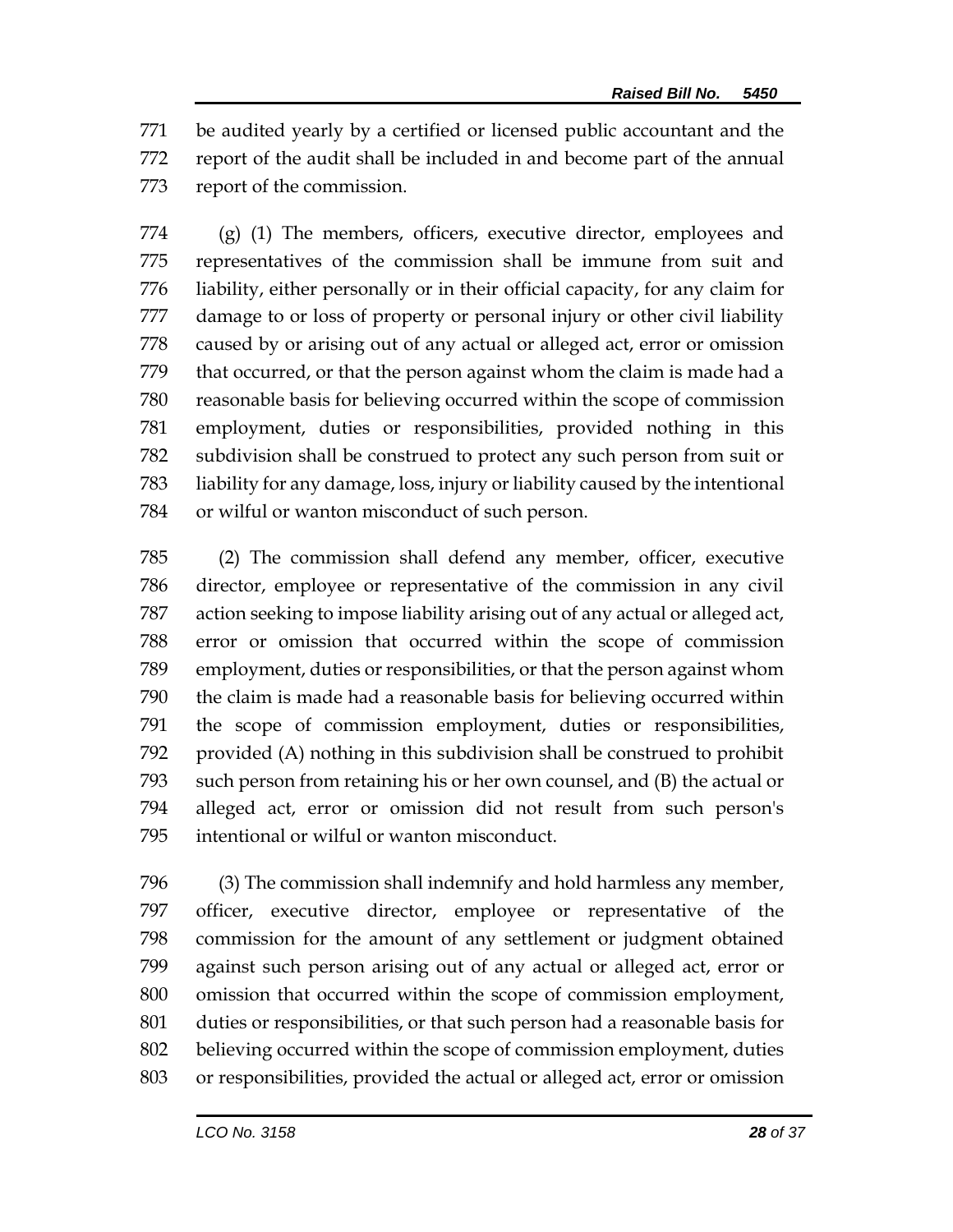did not result from the intentional or wilful or wanton misconduct of such person.

ARTICLE XI

RULEMAKING

 (a) The commission shall exercise its rulemaking powers pursuant to the criteria set forth in this Article and the rules adopted thereunder. Rules and amendments shall become binding as of the date specified in each rule or amendment.

 (b) If a majority of the legislatures of the compact states rejects a rule, by enactment of a statute or resolution in the same manner used to adopt the compact, then such rule shall have no further force and effect in any compact state.

 (c) Rules, or amendments to the rules, shall be adopted at a regular or special meeting of the commission.

 (d) Prior to promulgation and adoption of a final rule or rules by the commission, and at least sixty days prior to the scheduled date of the meeting at which the rule will be considered and voted upon, the commission shall file a notice of proposed rulemaking as follows:

(1) On the Internet web site of the commission; and

 (2) On the Internet web site of each compact state's psychology regulatory authority or the publication in which each state would otherwise publish proposed rules.

(e) The notice of proposed rulemaking shall include the following:

 (1) The proposed time, date and location of the meeting in which the rule will be considered and voted upon;

 (2) The text of the proposed rule or amendment and the reason for the proposed rule;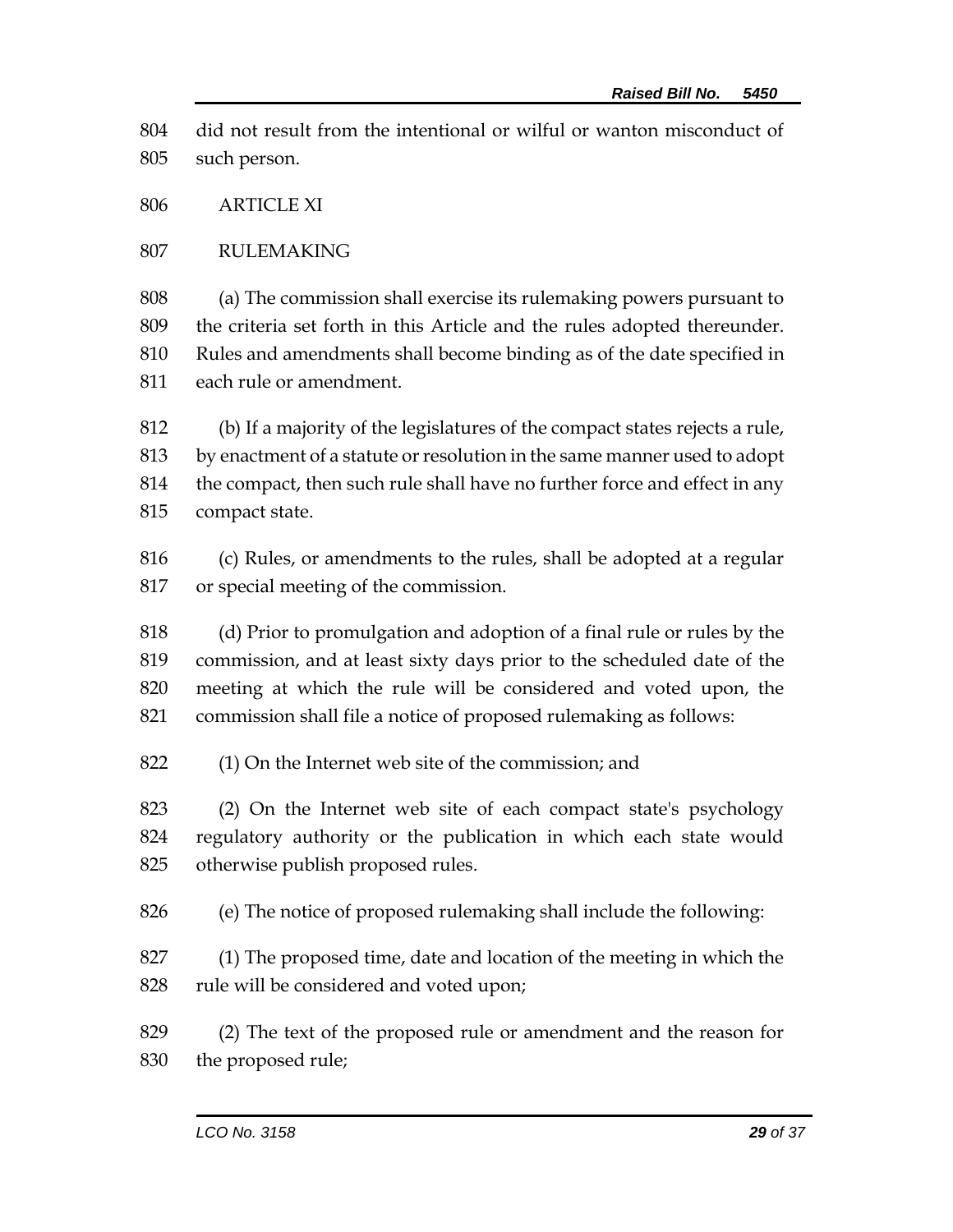(3) A request for comments on the proposed rule from any interested person; and

 (4) The manner in which interested persons may submit to the commission (A) notice of their intention to attend the public hearing, and (B) written comments.

 (f) Prior to adoption of a proposed rule, the commission shall allow persons to submit written data, facts, opinions and arguments, which shall be made available to the public.

 (g) The commission shall grant an opportunity for a public hearing before it adopts a rule or amendment if a hearing is requested by the following:

 (1) At least twenty-five persons who submit written comments independently of each other;

(2) A governmental subdivision or agency; or

 (3) A duly appointed person in an association that has at least twenty-five members.

 (h) If a hearing is held on the proposed rule or amendment, the commission shall publish the location, time and date of the scheduled public hearing.

 (1) All persons wishing to be heard at the hearing shall notify the executive director of the commission or other designated member in writing of their desire to appear and testify at the hearing not less than five business days prior to the scheduled date of the hearing.

 (2) Hearings shall be conducted in a manner providing each person who wishes to comment a fair and reasonable opportunity to comment orally or in writing.

 (3) No transcript of the hearing is required, unless a written request for a transcript is made, in which case the person requesting the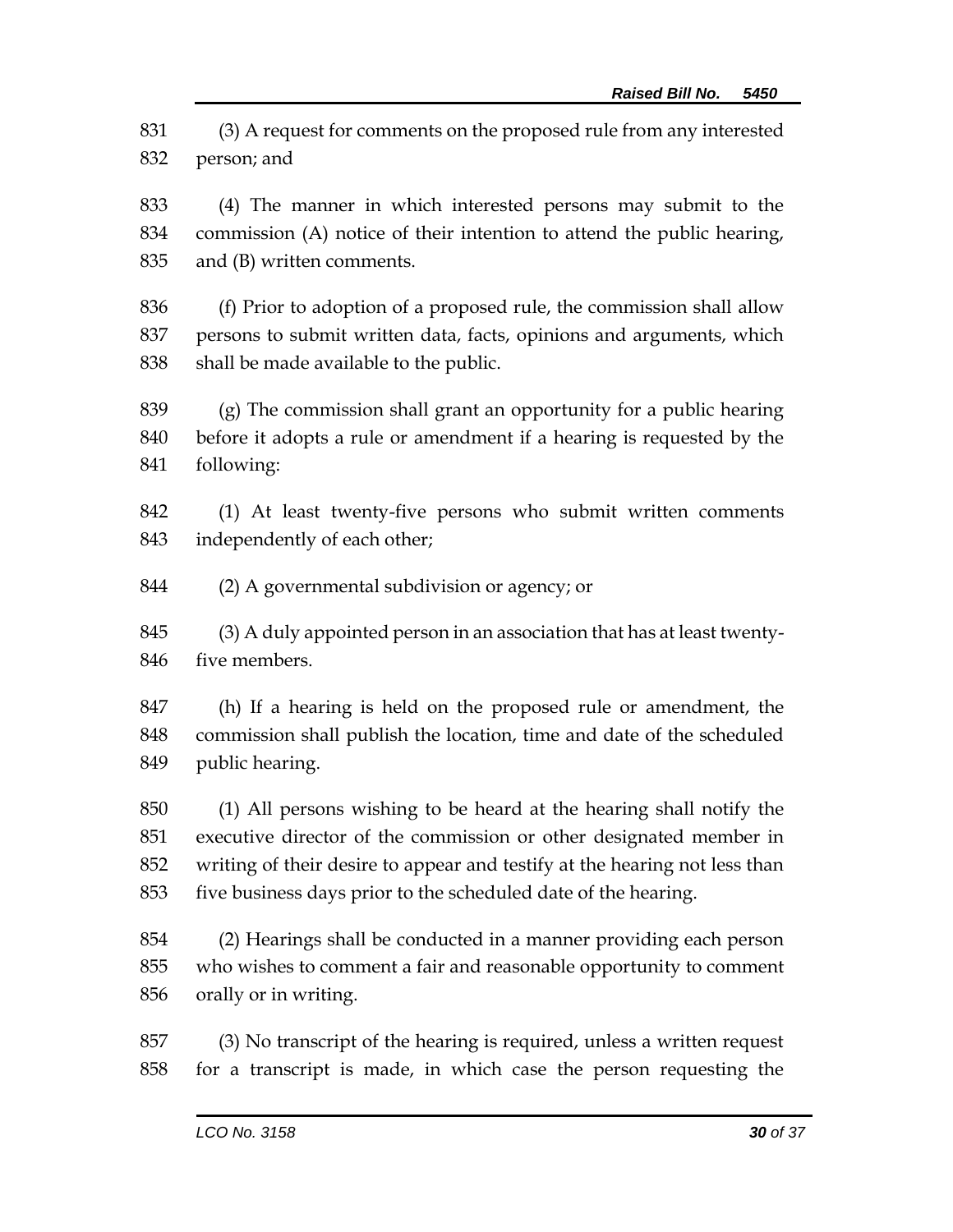transcript shall bear the cost of producing the transcript. A recording may be made in lieu of a transcript under the same terms and conditions as a transcript. The provisions of this subdivision shall not preclude the commission from making a transcript or recording of the hearing if it so chooses.

 (4) Nothing in this subsection shall be construed as requiring a separate hearing on each rule. Rules may be grouped for the convenience of the commission at hearings required under this subsection.

 (i) Following the scheduled hearing date, or by the close of business on the scheduled hearing date if the hearing was not held, the commission shall consider all written and oral comments received.

 (j) The commission shall, by majority vote of all members, take final action on the proposed rule and shall determine the effective date of the rule, if any, based on the rulemaking record and the full text of the rule.

 (k) If no written notice of intent to attend the public hearing by interested parties is received, the commission may proceed with 876 promulgation of the proposed rule without a public hearing.

 (l) Upon determination that an emergency exists, the commission may consider and adopt an emergency rule without prior notice, opportunity for comment or hearing, provided the usual rulemaking procedures described in the compact and in this subsection shall be retroactively applied to the rule as soon as reasonably possible, in no event later than ninety days after the effective date of the rule. For the purposes of this subsection, "emergency rule" means a rule that shall be adopted immediately in order to:

(1) Meet an imminent threat to public health, safety or welfare;

(2) Prevent a loss of commission or compact state funds;

 (3) Meet a deadline for the promulgation of an administrative rule that is established by federal law or rule; or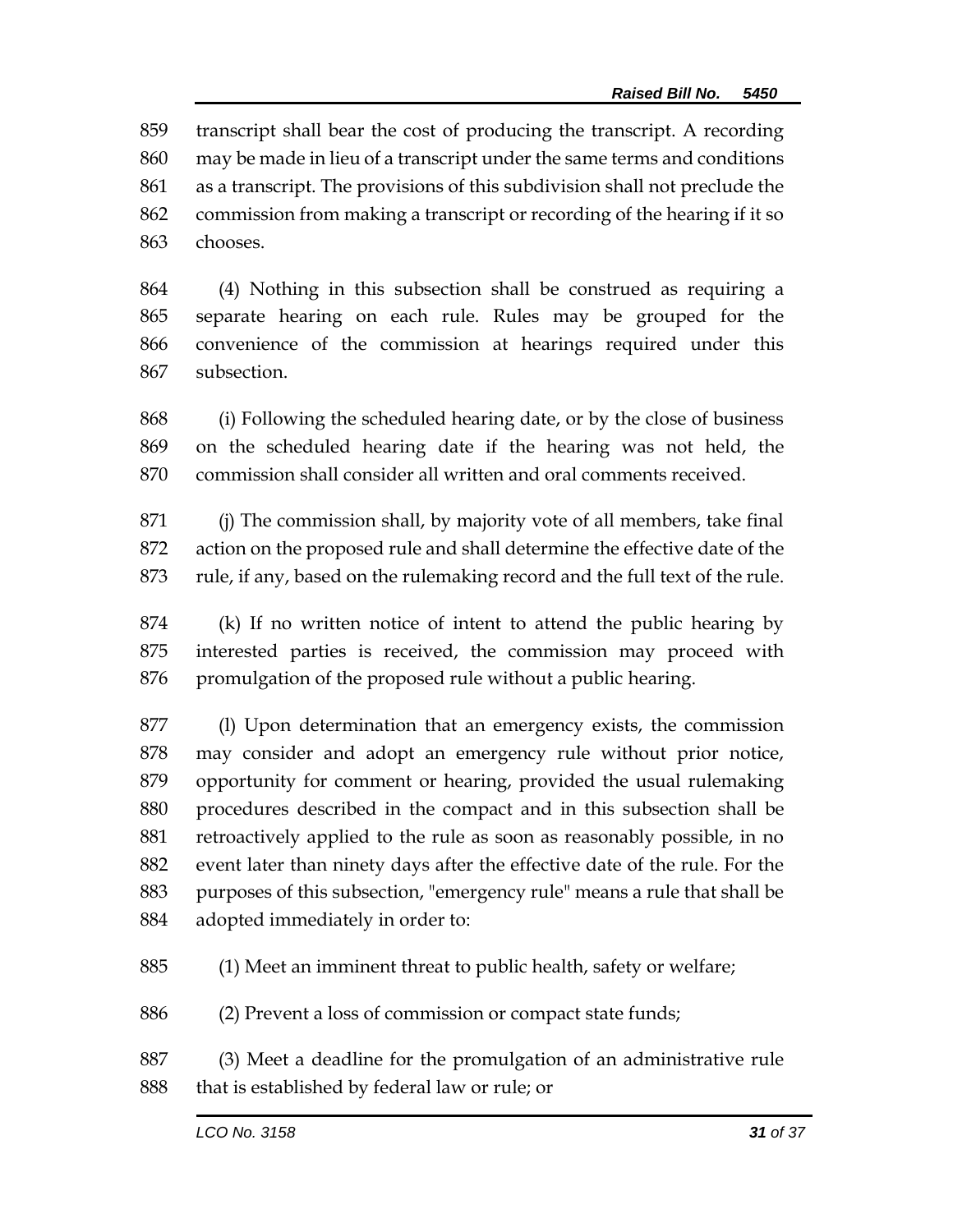(4) Protect public health and safety.

 (m) The commission, or an authorized committee of the commission, may direct revisions to a previously adopted rule or amendment for purposes of correcting typographical errors, errors in format, errors in consistency or grammatical errors. Public notice of any revisions shall be posted on the Internet web site of the commission. The revision shall be subject to challenge by any person for a period of thirty days after posting. The revision may be challenged only on grounds that the revision results in a material change to a rule. A challenge shall be made in writing, and delivered to the chair of the commission prior to the end of the notice period. If no challenge is made, the revision shall take effect without further action. If the revision is challenged, the revision may not take effect without the approval of the commission.

#### ARTICLE XII

#### OVERSIGHT, DISPUTE RESOLUTION AND ENFORCEMENT

 (a) (1) The executive, legislative and judicial branches of state government in each compact state shall enforce the compact and take all actions necessary and appropriate to effectuate the compact's purposes and intent. The provisions of the compact and the rules promulgated under the compact shall have standing as statutory law.

 (2) All courts shall take judicial notice of the compact and the rules in any judicial or administrative proceeding in a compact state pertaining to the subject matter of the compact that may affect the powers, responsibilities or actions of the commission.

 (3) The commission shall be entitled to receive service of process in any such proceeding, and shall have standing to intervene in such proceeding for all purposes. Failure to provide service of process to the commission shall render a judgment or order void as to the commission, the compact or promulgated rules.

(b) (1) If the commission determines that a compact state has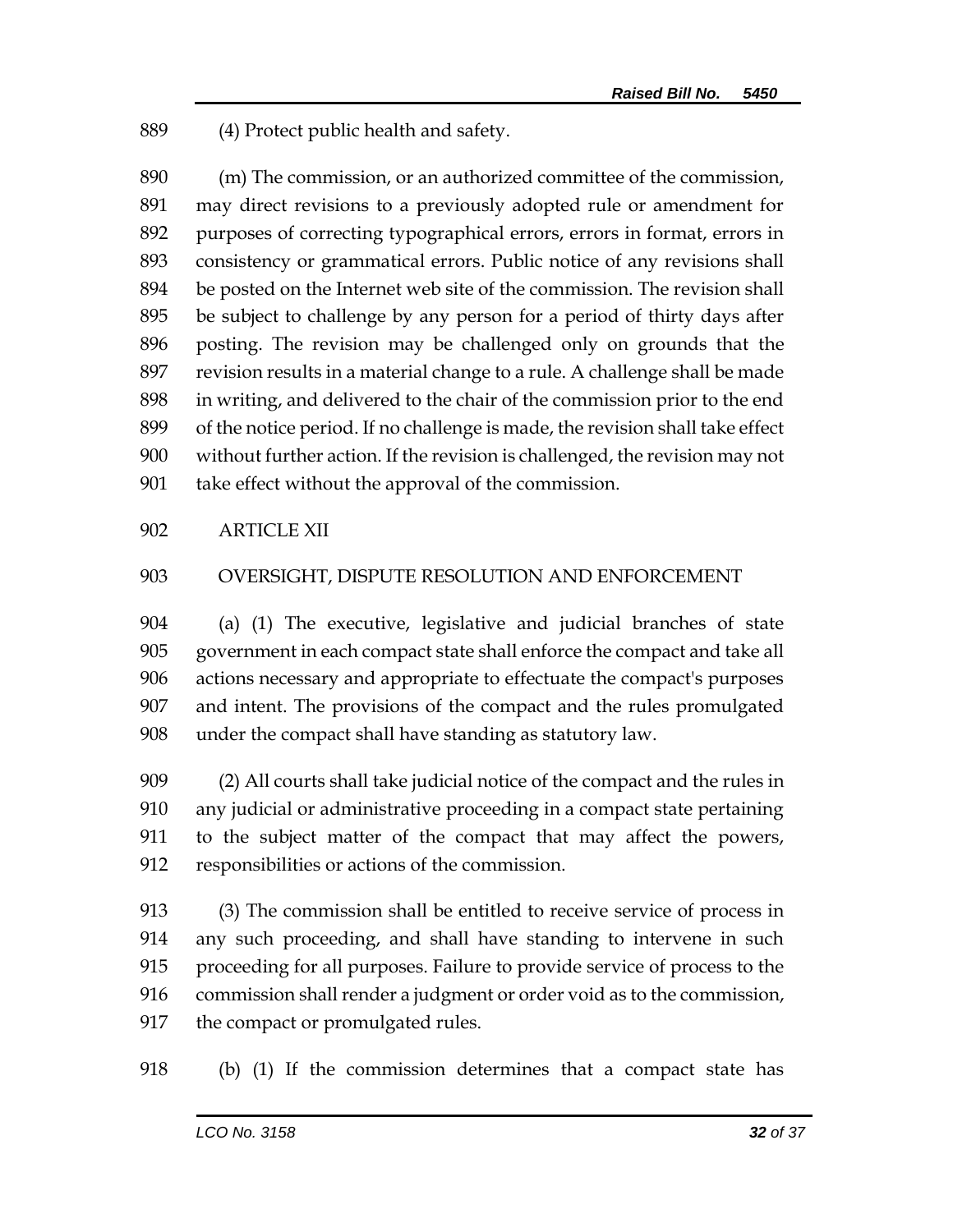defaulted in the performance of its obligations or responsibilities under the compact or the promulgated rules, the commission shall perform the following actions:

 (A) Provide written notice to the defaulting state and other compact states of the nature of the default, the proposed means of remedying the default or any other action to be taken by the commission; and

 (B) Provide remedial training and specific technical assistance regarding the default.

 (2) If a state in default fails to remedy the default, the defaulting state may be terminated from the compact upon an affirmative vote of a majority of the compact states, and all rights, privileges and benefits conferred by the compact shall be terminated on the effective date of termination of the defaulting state. A remedy of the default does not relieve the offending state of obligations or liabilities incurred during the period of default.

 (3) Termination of membership in the compact shall be imposed only after all other means of securing compliance have been exhausted. Notice of intent to suspend or terminate shall be submitted by the commission to the governor, the majority and minority leaders of the defaulting state's legislature, and each of the compact states.

 (4) A compact state that has been terminated shall be responsible for all assessments, obligations and liabilities incurred through the effective date of termination, including, but not limited to, obligations that extend beyond the effective date of termination.

 (5) The commission shall not bear any costs incurred by the state that is found to be in default or that has been terminated from the compact, unless agreed upon in writing between the commission and the defaulting state.

947 (6) The defaulting state may appeal the action of the commission by petitioning the United States District Court for the State of Georgia or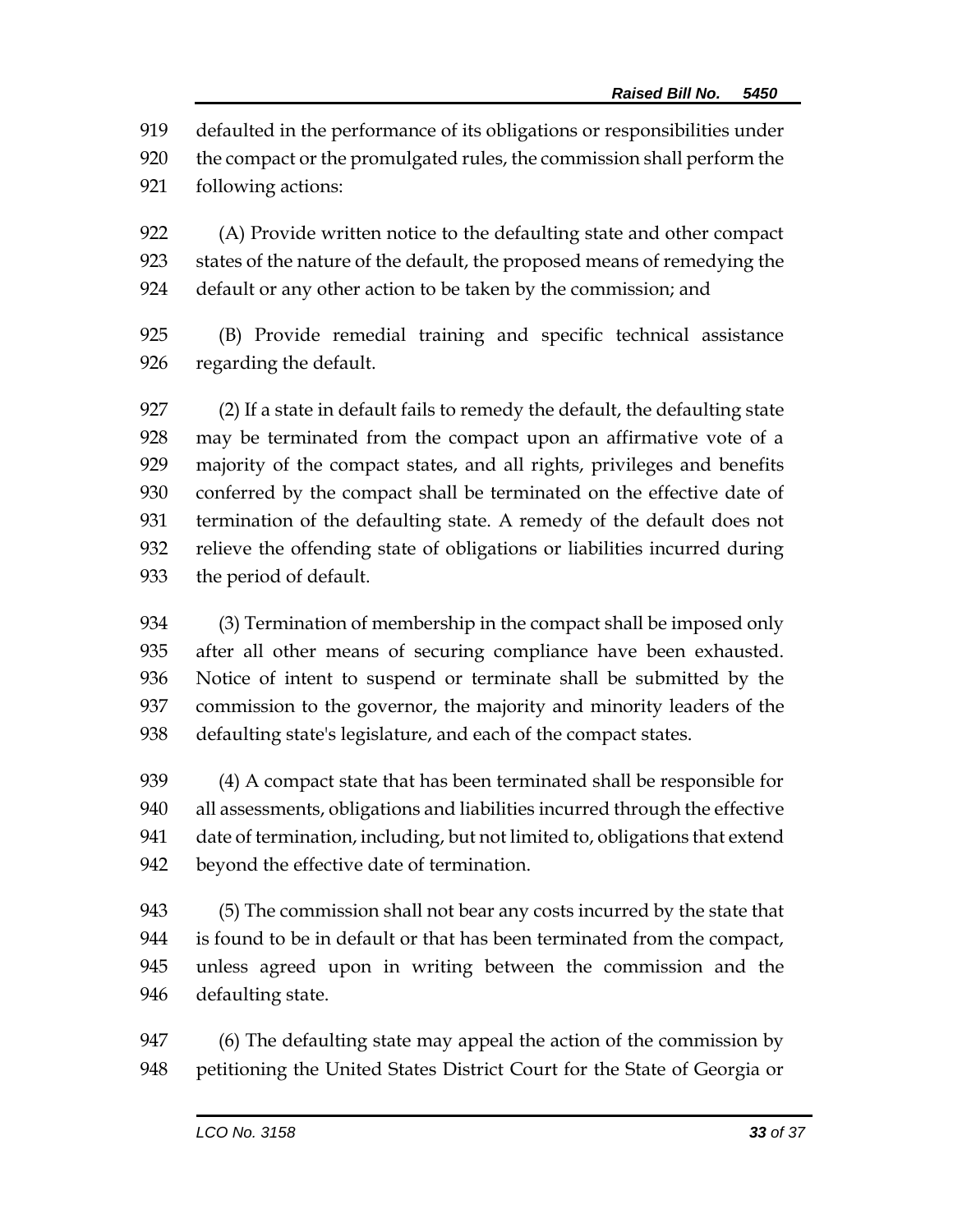the federal district where the compact has its principal offices. The prevailing member shall be awarded all costs of such litigation, including, but not limited to, reasonable attorney's fees.

 (c) (1) Upon request by a compact state, the commission shall attempt to resolve disputes related to the compact that arise among compact states and between compact and noncompact states.

 (2) The commission shall promulgate a rule providing for both mediation and binding dispute resolution for disputes that arise before the commission.

 (d) (1) The commission, in the reasonable exercise of its discretion, shall enforce the provisions and rules of the compact.

 (2) By majority vote, the commission may initiate legal action in the United States District Court for the State of Georgia or the federal district where the compact has its principal offices against a compact state in default to enforce compliance with the provisions of the compact and its promulgated rules and bylaws. The relief sought may include both injunctive relief and damages. In the event judicial enforcement is necessary, the prevailing member shall be awarded all costs of such litigation, including, but not limited to, reasonable attorney's fees.

 (3) The remedies set forth in the compact shall not be the exclusive remedies of the commission. The commission may pursue any other remedies available under federal or state law.

ARTICLE XIII

 DATE OF IMPLEMENTATION OF THE PSYCHOLOGY INTERJURISDICTIONAL COMPACT COMMISSION AND ASSOCIATED RULES, WITHDRAWAL AND AMENDMENTS

 (a) The compact shall come into effect on the date on which the compact is enacted into law in the seventh compact state. The provisions that become effective at such time shall be limited to the powers granted to the commission relating to assembly and the promulgation of rules.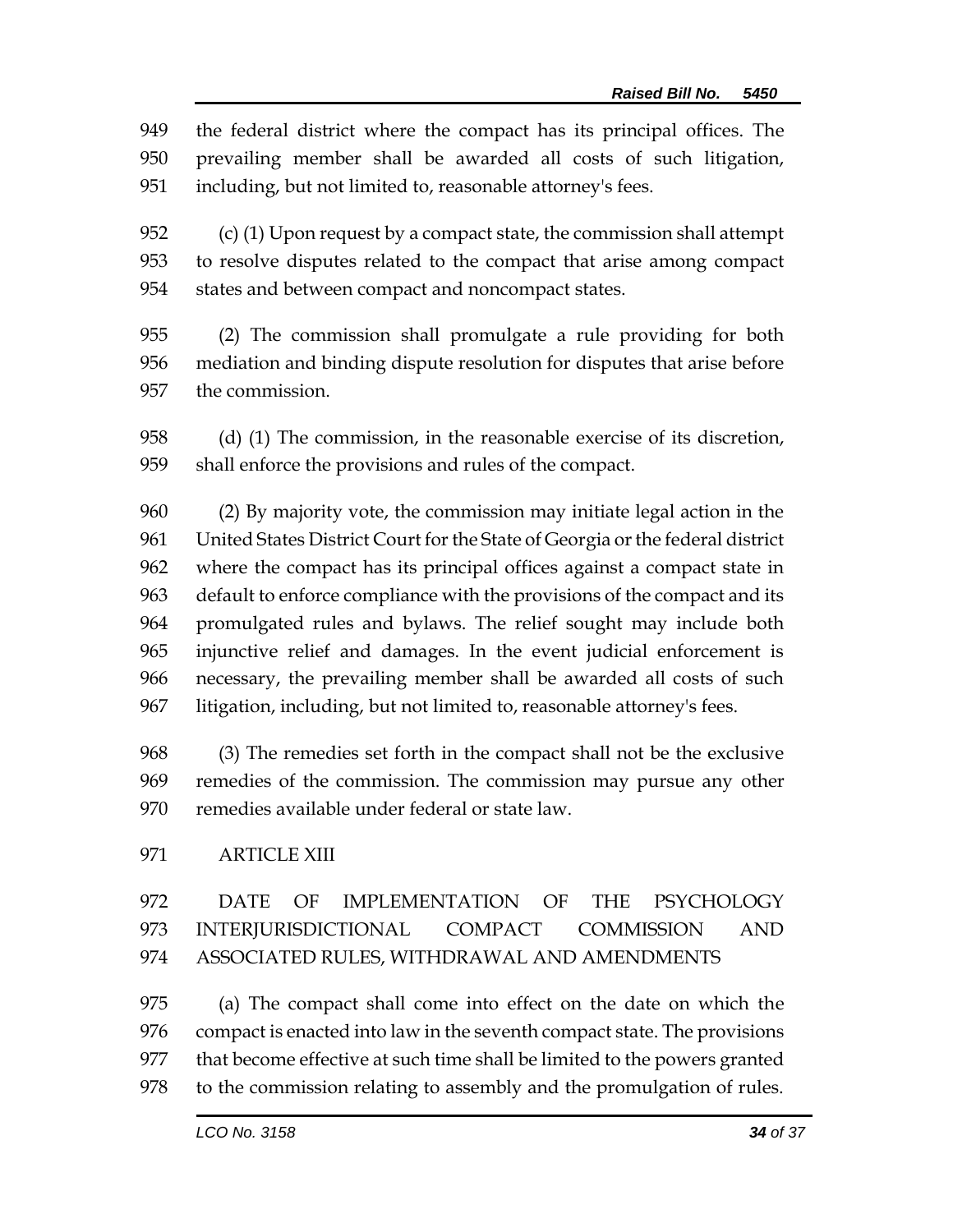Thereafter, the commission shall meet and exercise rulemaking powers necessary to the implementation and administration of the compact. (b) Any state that joins the compact subsequent to the commission's initial adoption of the rules shall be subject to the rules as they exist on the date on which the compact becomes law in such state. Any rule that has been previously adopted by the commission shall have the full force and effect of law on the day the compact becomes law in such state. (c) Any compact state may withdraw from the compact by enacting a statute repealing the same. (1) A compact state's withdrawal shall not take effect until six months after enactment of the repealing statute. (2) Withdrawal shall not affect the continuing requirement of the withdrawing state's psychology regulatory authority to comply with the investigative and adverse action reporting requirements set forth in Article VII of this section prior to the effective date of withdrawal. (d) Nothing contained in the compact shall be construed to invalidate or prevent any psychology licensure agreement or other cooperative arrangement between a compact state and a noncompact state that does not conflict with the provisions of the compact. (e) The compact may be amended by the compact states. No amendment to the compact shall become effective and binding upon any compact state until it is enacted into the law of all compact states. ARTICLE XIV CONSTRUCTION AND SEVERABILITY The compact shall be liberally construed so as to effectuate the purposes thereof. If the compact is held contrary to the constitution of

any state member of the compact, the compact shall remain in full force

and effect as to the remaining compact states."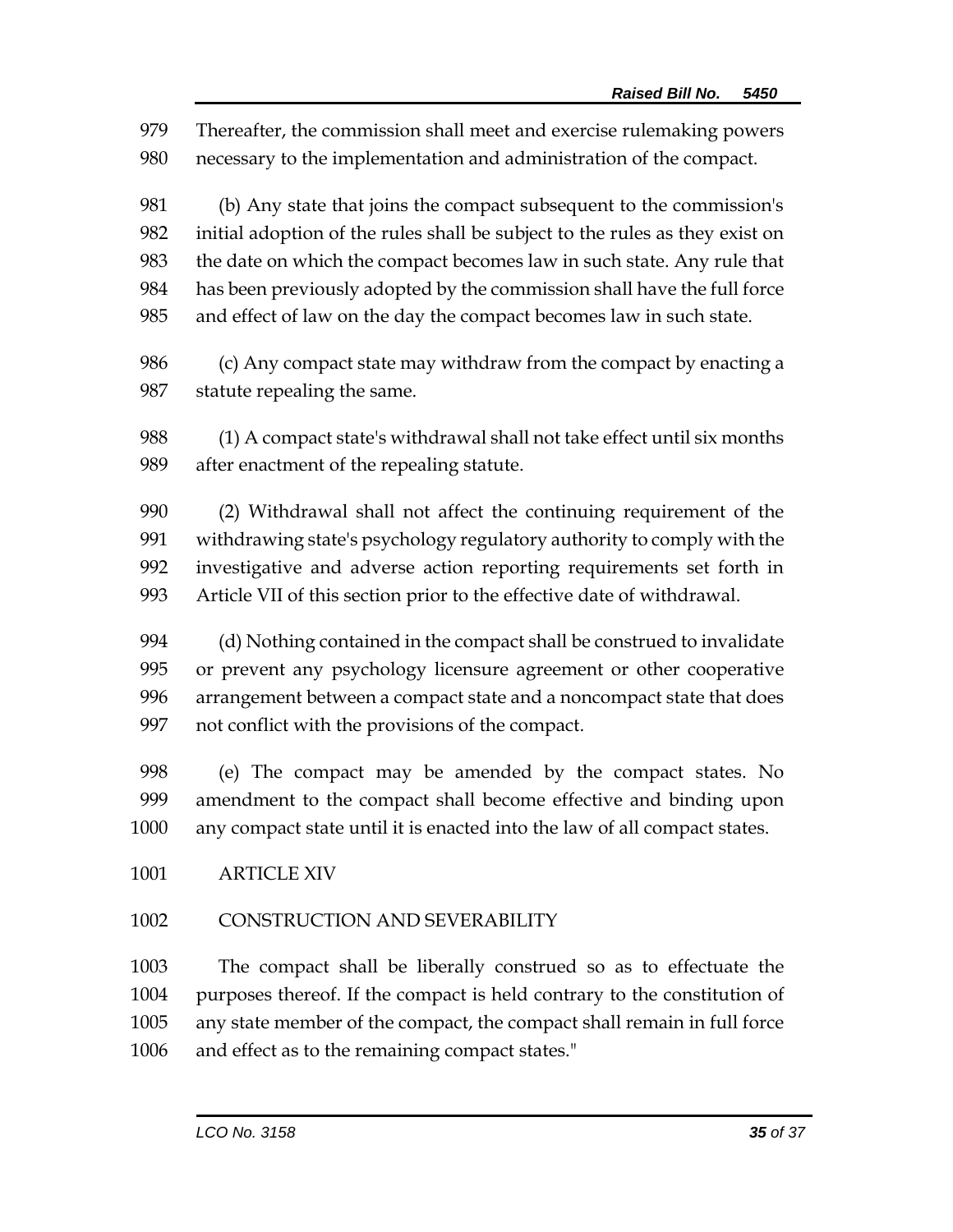Sec. 5. Subsection (b) of section 19a-906 of the general statutes is repealed and the following is substituted in lieu thereof (*Effective October 1, 2022*):

 (b) (1) A telehealth provider shall only provide telehealth services to a patient when the telehealth provider: (A) Is communicating through real-time, interactive, two-way communication technology or store and forward technologies; (B) has access to, or knowledge of, the patient's medical history, as provided by the patient, and the patient's health record, including the name and address of the patient's primary care provider, if any; (C) conforms to the standard of care applicable to the telehealth provider's profession and expected for in-person care as appropriate to the patient's age and presenting condition, except when the standard of care requires the use of diagnostic testing and performance of a physical examination, such testing or examination may be carried out through the use of peripheral devices appropriate to the patient's condition; and (D) provides the patient with the telehealth's provider license number and contact information.

 (2) At the time of the telehealth provider's first telehealth interaction with a patient, the telehealth provider shall inform the patient concerning the treatment methods and limitations of treatment using a telehealth platform and, after providing the patient with such information, obtain the patient's consent to provide telehealth services. The telehealth provider shall document such notice and consent in the patient's health record. If a patient later revokes such consent, the telehealth provider shall document the revocation in the patient's health record.

 (3) Except where section 4 of this act is applicable to a mental health care provider and the provisions of said section provide otherwise, each mental health care provider who practices in multiple states and provides telehealth shall: (A) Have a physical presence in the state; (B) charge rates pursuant to Connecticut law; and (C) regularly see patients in the state.